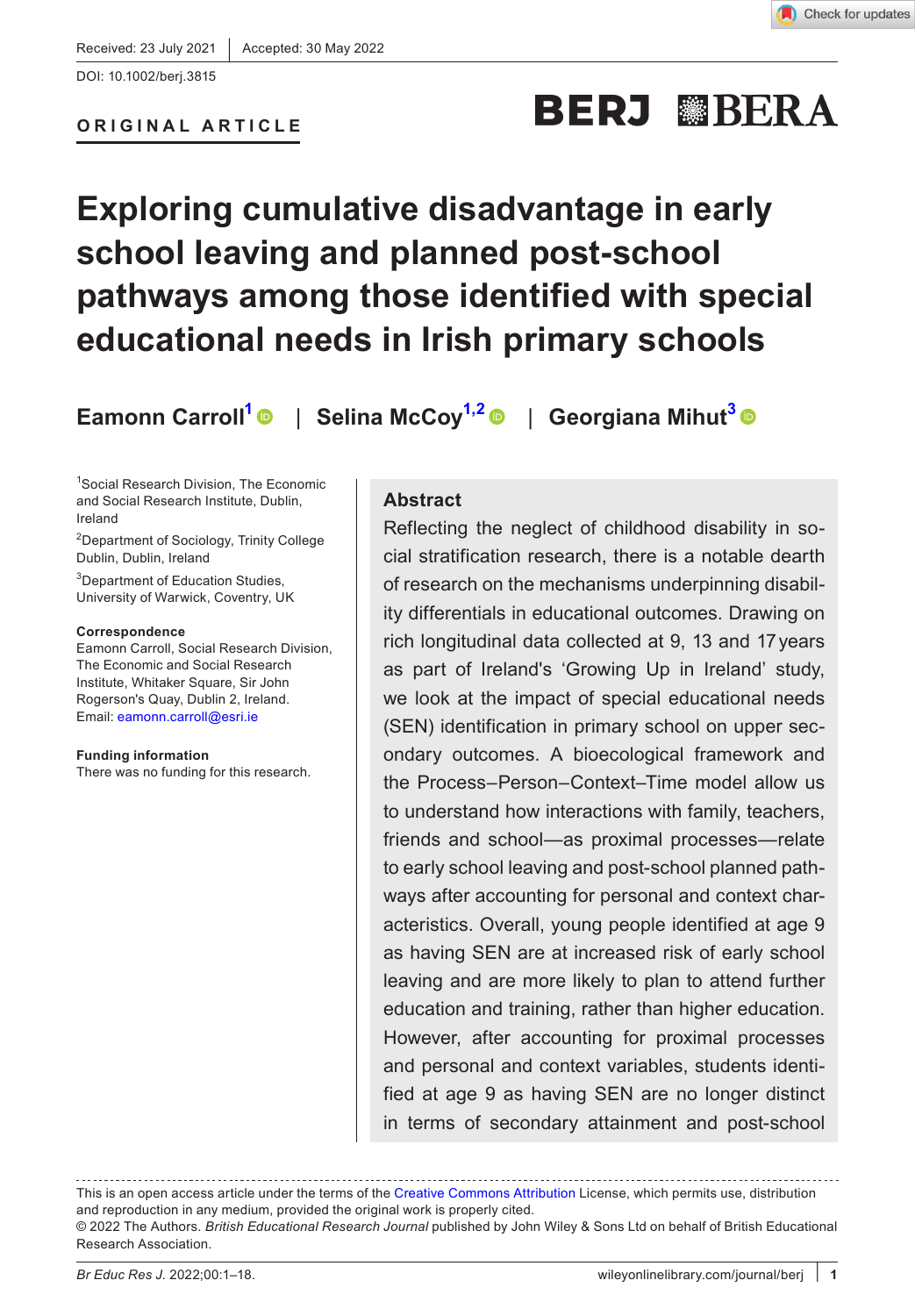planning. Instead, these young people are more likely to experience forms of vulnerability that are important in shaping these outcomes. These key educational outcomes are strongly shaped by family and school-related factors—both proximal processes and context characteristics—suggesting that efforts to support retention and pathway planning should be underpinned by an ecological understanding of young people's trajectories and the cumulative disadvantages they face.

#### **KEYWORDS**

bioecological approach, early school leaving, Growing Up in Ireland, post-school planned pathways, special educational needs

#### **Key insights**

#### **What is the main issue that the paper addresses?**

Using a bioecological framework and Growing Up in Ireland data, this paper explores early school leaving and post-school plans among young adults identified in primary school as having special educational needs (SEN). This is a key topic, as young people with SEN are at greater risk of early school leaving and less likely to attend higher education.

#### **What are the main insights that the paper provides?**

As a group, young people identified in primary school as having SEN are more likely to experience economic vulnerability and to attend schools with a socioeconomically vulnerable profile. After accounting for these and other key personal and contextual characteristics, childhood SEN status is no longer a significant factor in early school leaving or post-school plans.

#### **INTRODUCTION**

The end of compulsory education is a moment at which students' life trajectories, shared in many ways through primary and secondary school, diverge profoundly. The different paths students take lead to different outcomes in terms of opportunities, employment and future earning potential. These paths are a result of students' academic development thus far, as well as crucial personal and social characteristics. This paper focuses on students with special educational needs (SEN), exploring how SEN status exists at the nexus of academic ability, personal characteristics and wider social relations. This focus is needed as postschool transitions pose particular challenges to students with SEN.

Evidence suggests that young people with SEN have made gains in their post-secondary education and employment outcomes over time, but that gaps still persist (Blackorby & Wagner, [1996](#page-13-0); Watson et al., [2015\)](#page-17-0). These gaps have been linked to individual characteristics as well as home and school-related factors. Young women with SEN were previously found to have poorer long-term employment outcomes than young men with SEN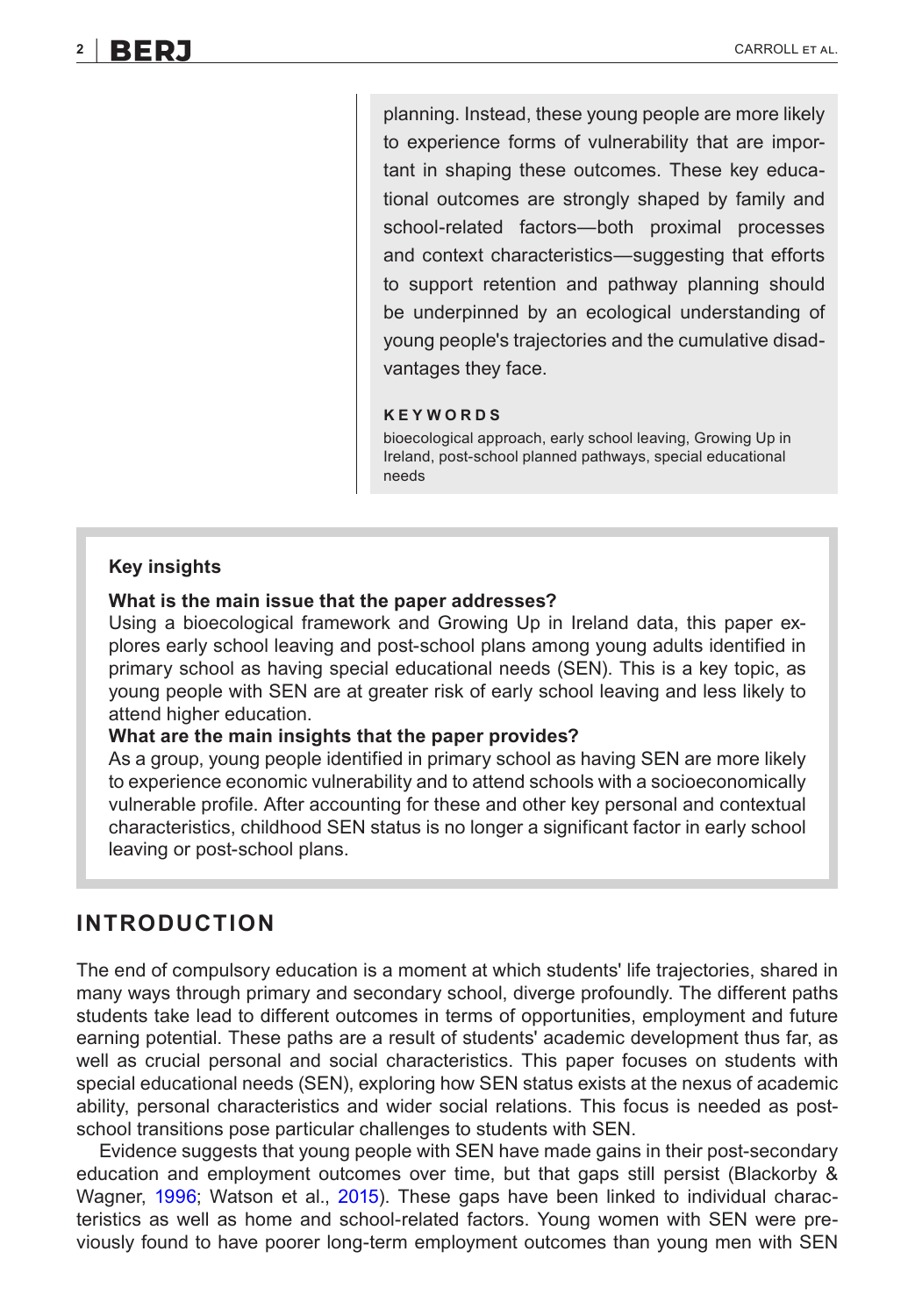(Doren et al., [2011;](#page-14-0) Lindstrom et al., [2020\)](#page-15-0). Students with SEN from diverse cultural and linguistic backgrounds also face additional challenges (Gothberg et al., [2019\)](#page-14-1). Prior academic achievement has been found to be one of the leading factors that explain post-school gaps (Chatzitheochari & Platt, [2019\)](#page-14-2). There is an element of recursivity to this—academic achievement is itself encouraged or constrained by students' wider lives and cannot be regarded as an entirely independent measure. Academic achievement among students with SEN in particular has been linked to a range of systemic school processes, such as academic streaming (Shifrer et al., [2013](#page-16-0)), teaching and learning approaches and teacher expectations (McCoy & Banks, [2012](#page-15-1)), and to variations in quality of service and support provision between schools (Doyle et al., [2017\)](#page-14-3). Transition from primary to secondary education has also been shown to present greater challenges for students with SEN (McCoy et al., [2020](#page-15-2); Rose & Shevlin, [2021](#page-16-1)). As such, post-school outcomes do not arise from decision-making at a moment in time; they are the product of cumulative ecological factors over time (McCoy, Smyth, et al., [2014](#page-15-3)). School-based interventions aimed at reducing these gaps by increasing self-determination and transition skills have shown promise in decreasing achievement gaps (Gothberg et al., [2019;](#page-14-1) Lindsay et al., [2019;](#page-15-4) Lindstrom et al., [2020\)](#page-15-0), but less effectiveness in increasing quality of life outcomes (Levy et al., [2020\)](#page-15-5). While academic literature has documented extensive post-school gaps between students with SEN and students without SEN, less is known about early school leaving and post-school plans among students with SEN both in Ireland and internationally.

Best viewed as resulting from an ecological process rather than a single characteristic, experience or event, early school leaving too is shaped by personal, family, community and school factors. These include sex, academic performance, socioeconomic status, minority status, parent–child relationships, school-level policies and other school and environmental factors (Bowers et al., [2013;](#page-13-1) Byrne & Smyth, [2010](#page-14-4); De Witte et al., [2013;](#page-14-5) Ekstrand, [2015](#page-14-6); Freeman & Simonsen, [2015](#page-14-7); Freeney & O'Connell, [2012](#page-14-8); González-Rodríguez et al., [2019](#page-14-9); Murray et al., [2020](#page-16-2); O'Connell & Freeney, [2011;](#page-16-3) Ramsdal et al., [2015;](#page-16-4) Tilleczek et al., [2011](#page-16-5); Traag & van der Velden, [2011](#page-16-6)). As De Witte et al. [\(2013](#page-14-5), p. 15) highlight, it is important that early school leaving is seen as a failure of the system to safeguard the fundamental rights of specific individuals and groups rather than a personal failing of those individuals. The consequences of early school leaving tend to reinforce this pre-existing marginalisation or disadvantage and transmit it generationally—early school leavers are more likely to experience a range of negative labour market and other outcomes, including unemployment and lower lifetime earnings (Byrne & Smyth, [2010;](#page-14-4) Smyth & McCoy, [2009\)](#page-16-7).

Few studies have focused on investigating the association between SEN status and early school leaving, and existing evidence derives primarily from the North American context (Cobb et al., [2006](#page-14-10); De Witte et al., [2013](#page-14-5)). Within the existing body of research, evidence suggests an over-representation of students with additional needs among early school leavers in Ireland (Stokes, [2003;](#page-16-8) Watson & Nolan, [2011\)](#page-17-1) and internationally (Cederberg & Hartsmar, [2013](#page-14-11); De Witte et al., [2013](#page-14-5)). Evidence also suggests that various student supports can lower early school leaving among students with SEN (Cobb et al., [2006](#page-14-10); Freeman & Simonsen, [2015](#page-14-7); Markussen et al., [2011\)](#page-15-6). As a limitation of the current literature, studies on attrition and early school leavers vary widely in their definition of SEN and the comprehensiveness of the measures used, making comparability across studies difficult.

Post-school planned pathways remain an under-researched area in education research, particularly among young people with SEN, with just a few large-scale research studies in the Irish context (such as O'Brien et al., [2011](#page-16-9)). More widely, qualitative studies have shown that post-school aspirations vary among young adults with intellectual SEN (McMahon et al., [2020\)](#page-15-7). In general, previous studies have linked future educational expectations—a related construct—to post-school outcomes of students with SEN (Carter et al., [2012](#page-14-12); Chatzitheochari & Platt, [2019;](#page-14-2) Chiang et al., [2012;](#page-14-13) Doren et al., [2012\)](#page-14-14). Using a bioecological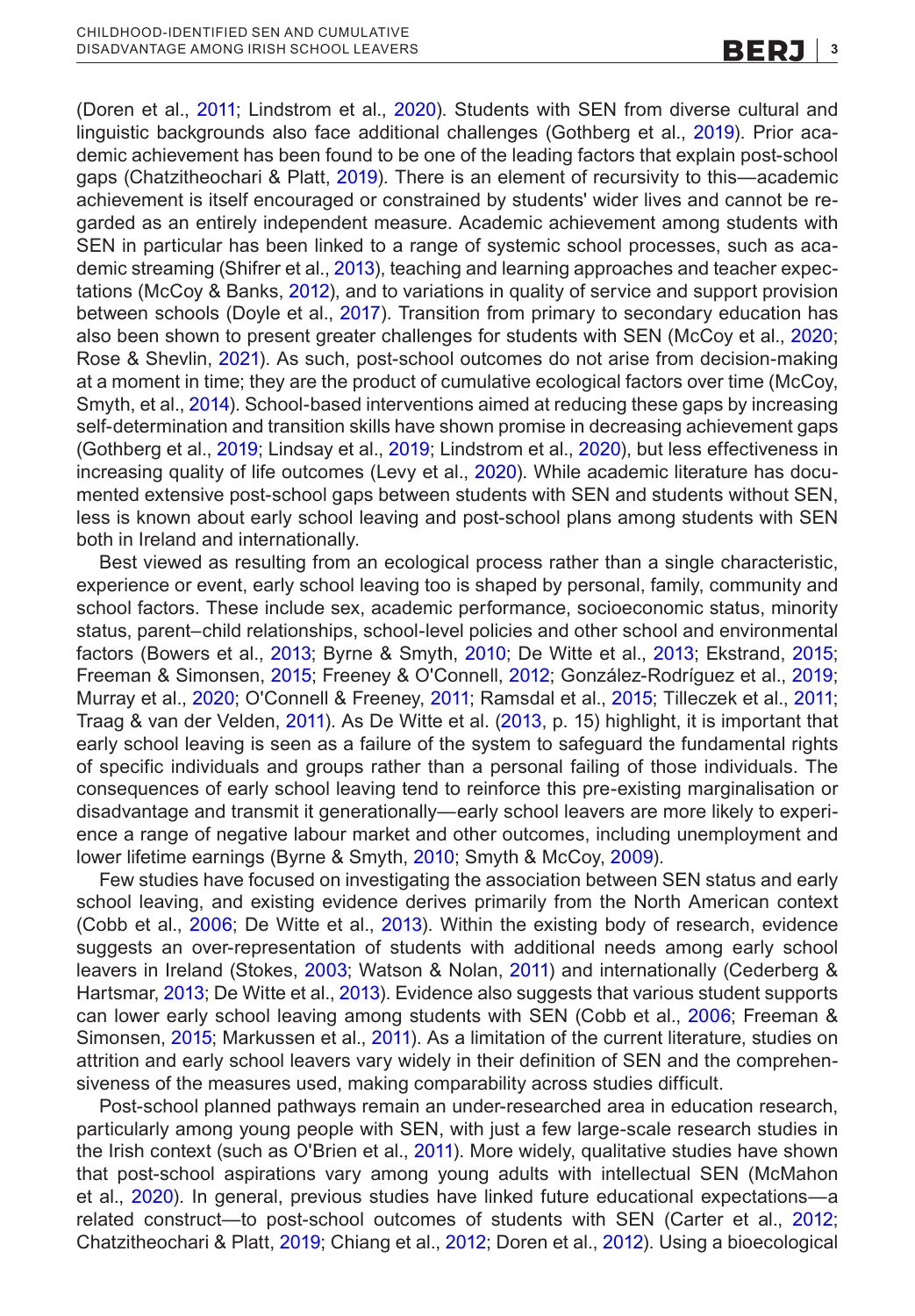framework (Bronfenbrenner, [1989](#page-14-15); Bronfenbrenner & Morris, [2006](#page-14-16)), this paper examines early school leaving and the post-school planned pathways of young adults with SEN at age 17, and how four proximal processes shape these outcomes, after accounting for personal and context characteristics over time.

Ireland has a distinct and complex history regarding the education and social inclusion of persons with SEN. However, recent decades have seen substantial policy developments to support students with SEN in mainstream school settings (McCoy, Banks, et al., [2014](#page-15-8); McCoy, Banks, et al., [2016](#page-15-9); Rose & Shevlin, [2021](#page-16-1)). These SEN-focused developments have been accompanied by programmes aimed at supporting socioeconomically disadvantaged students, which are of particular benefit to SEN students (Smyth & McCoy, [2009](#page-16-7)). While Ireland compares well in terms of school completion and higher education progression across student groups, less is known about how post-school planned pathways and early school leaving varies by SEN status. This study draws on nationally representative longitudinal data from the first, second and third waves of the child cohort of Growing Up in Ireland (GUI).<sup>1</sup> Using descriptive and binary logistic regression analyses, we address two key questions:

- 1. Do early school leaving outcomes and post-school planned pathways vary by childhood SEN status?
- 2. What role do *relationships with parents, teachers, friends* and *receipt of additional support* play in the early school leaving and post-school planned pathways of students identified in primary school as having SEN, after accounting for personal and context characteristics?

In exploring these two research questions, we thus address a relatively underexplored topic, namely how SEN and other factors—like economic vulnerability and school setting influence early school leaving and post-school plans. Our focus is on students identified at age 9 as having SEN, but our analysis makes clear the complex challenges navigated by students with SEN and their families. To engage with these challenges, we ground our analysis within a bioecological framework.

### **BIOECOLOGICAL FRAMEWORK**

Bronfenbrenner's [\(1989](#page-14-15); Bronfenbrenner & Morris, [2006](#page-14-16)) bioecological theory and the resulting Process–Person–Context–Time (PPCT) model enable us to understand long-term trajectories of 17-year-olds in Ireland. The bioecological systems theory and PPCT model locate developmental outcomes as a function of *proximal processes* that result from the interaction between the *person* and their *context* over *time*. In this view, development itself is a set of interactions between the person and their environment that produce both constancy as well as change in the persons' characteristics (Bronfenbrenner, [1989\)](#page-14-15). GUI data allow us to trace this multifaceted interaction over the life course. Prior studies have suggested that an ecological framework is appropriate for understanding the lived experiences and transitions of young people with SEN (Algood et al., [2013;](#page-13-3) Rous et al., [2007](#page-16-10); Sontag, [1996](#page-16-11)), especially when underpinned by nationally representative longitudinal data (Ben-David & Nel, [2013](#page-13-4); Lindsay et al., [2018\)](#page-15-10). While studies based on such data cannot match the nuance of qualitative engagement with young people with SEN, or include the young person's own voice and understanding of their own experiences, they are a vital complement to studies which do provide that rich data because of the national-level perspective they provide and the range of variables they can consider.

Tudge et al. [\(2016](#page-16-12)) have also suggested that many studies which employ ecological frameworks do not accurately represent it or apply it to describe or test the key concepts, such as proximal processes, person characteristics and context (p. 427). Using a PPCT approach,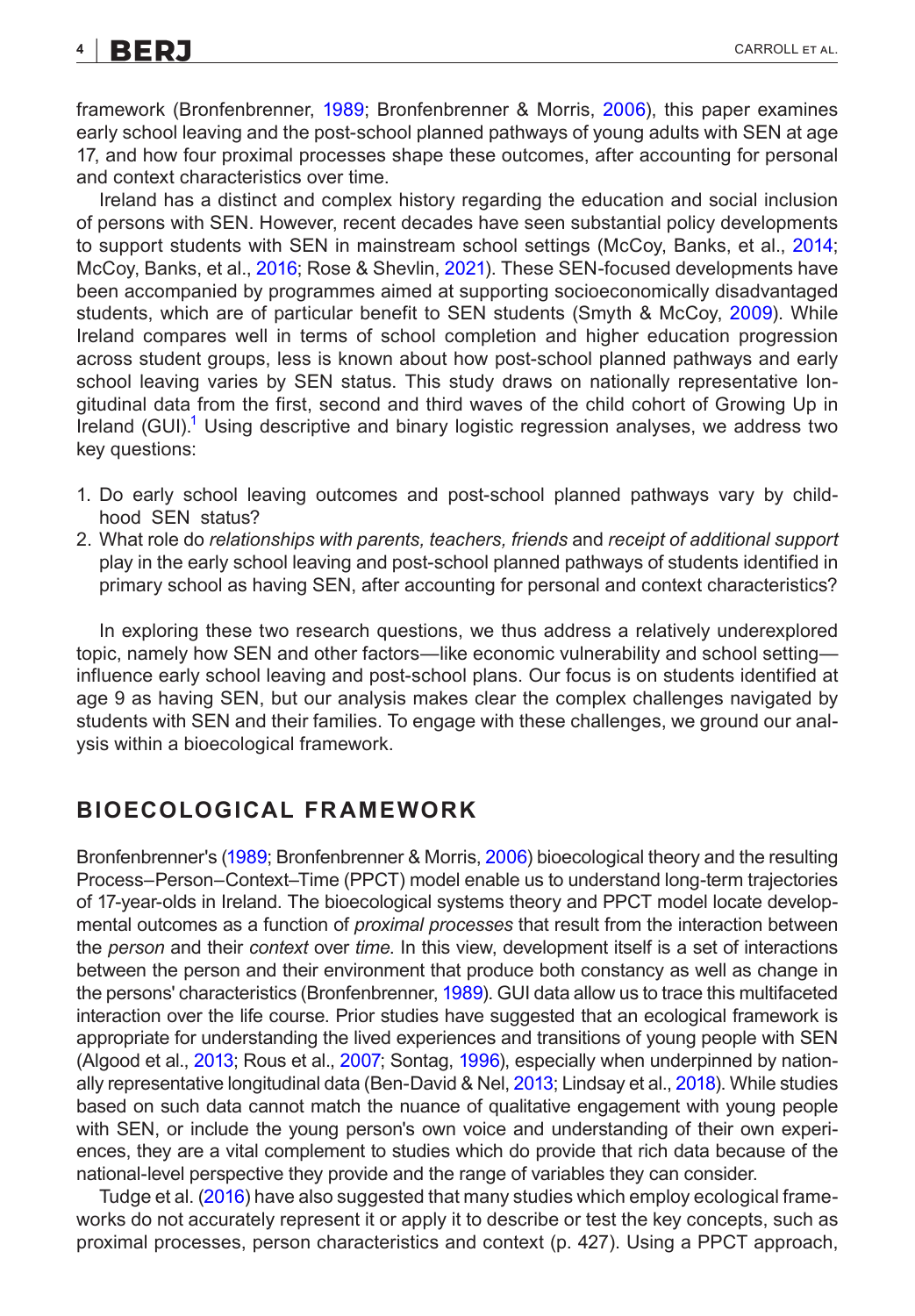this study tests the association between four *proximal processes* on early school leaving and post-school plans: (1) level of conflict with primary caregiver; (2) quality of interaction with teachers; (3) quality of interaction with friends; and (4) receipt of additional academic support in school. Childhood SEN status, sex, self-concept and academic achievement are included as personal characteristics. Context variables considered are household economic vulnerability, neighbourhood characteristics, whether the school is identified as serving a socioeconomically disadvantaged population and whether a vocational track is available at upper secondary.

### **DATA AND METHODOLOGY**

### **Data source**

This study draws on data collected as part of the first, second and third waves of the GUI's child cohort study, allowing the observation of phenomena over time. GUI followed a rigorous ethical review process at each wave of data collection: including the identification of ethical issues and procedures to deal with them, in particular to meet obligations under the relevant acts in Irish legislation. The primary concern at all times was the protection of child participants in the study. All interviewers, as well as other staff working on GUI, were security vetted by An Garda Siochana (the Irish Police Service) and a full module on ethics was included in the interviewers' training course. The Ethics Committee was very active in its consideration of all the materials and procedures used in the study, prior to awarding ethical approval (see Murray et al., [2010](#page-16-13) for procedures in respect of the first wave).

GUI employs a fixed panel design. At wave 1, GUI gathered data on 8570 9-year-olds in Ireland in 2007/2008 (Williams et al., [2009](#page-17-2)). Data collected at this time point from young persons, their primary caregivers and their teachers are used to identify personal characteristics at wave 1: (1) SEN status; (2) sex; (3) self-concept; and (4) academic achievement. The next wave of the child cohort was collected when participants reached the age of 13. At this point, all but 3% of respondents have made the transition from primary to secondary school (Williams et al., [2018\)](#page-17-3). The response rate at wave 2 was 88.9% of the wave 1 respondents, including 7525 participants (Quail et al., [2014](#page-16-14)). The four proximal processes that connect personal characteristics and environmental factors are retrieved from wave 2 of the child cohort. Data from the first two waves of GUI's child cohort are used to identify context variables. The third wave of data from the child cohort was collected in 2015/2016, when these young people reached the age of 17 (80% of respondents) or 18 (20% of respondents). The third wave collected data from 6216 young people, including 73% of the wave 1 participants (McNamara et al., [2020](#page-15-11)). Data from wave 3 were used to retrieve the outcome variables employed by this study. Respondents who participated in all three waves are included in this analysis. Data were weighted using the weighting factor for the full sample at age 17 for the participants in waves 1, 2 and 3 (Murphy et al., [2020\)](#page-15-12), producing a nationally representative sample.

### **Outcome variables**

Three dichotomous outcome variables are used as part of this study: (1) early school leaving; (2) planning to attend higher education post-school; and (3) planning to attend further education and training (FET) post-school. Outcome variables are derived from the third wave of the child cohort of GUI, when respondents were 17 years old. Overall, Ireland has high rates of progression to higher education, and the dominance of higher education has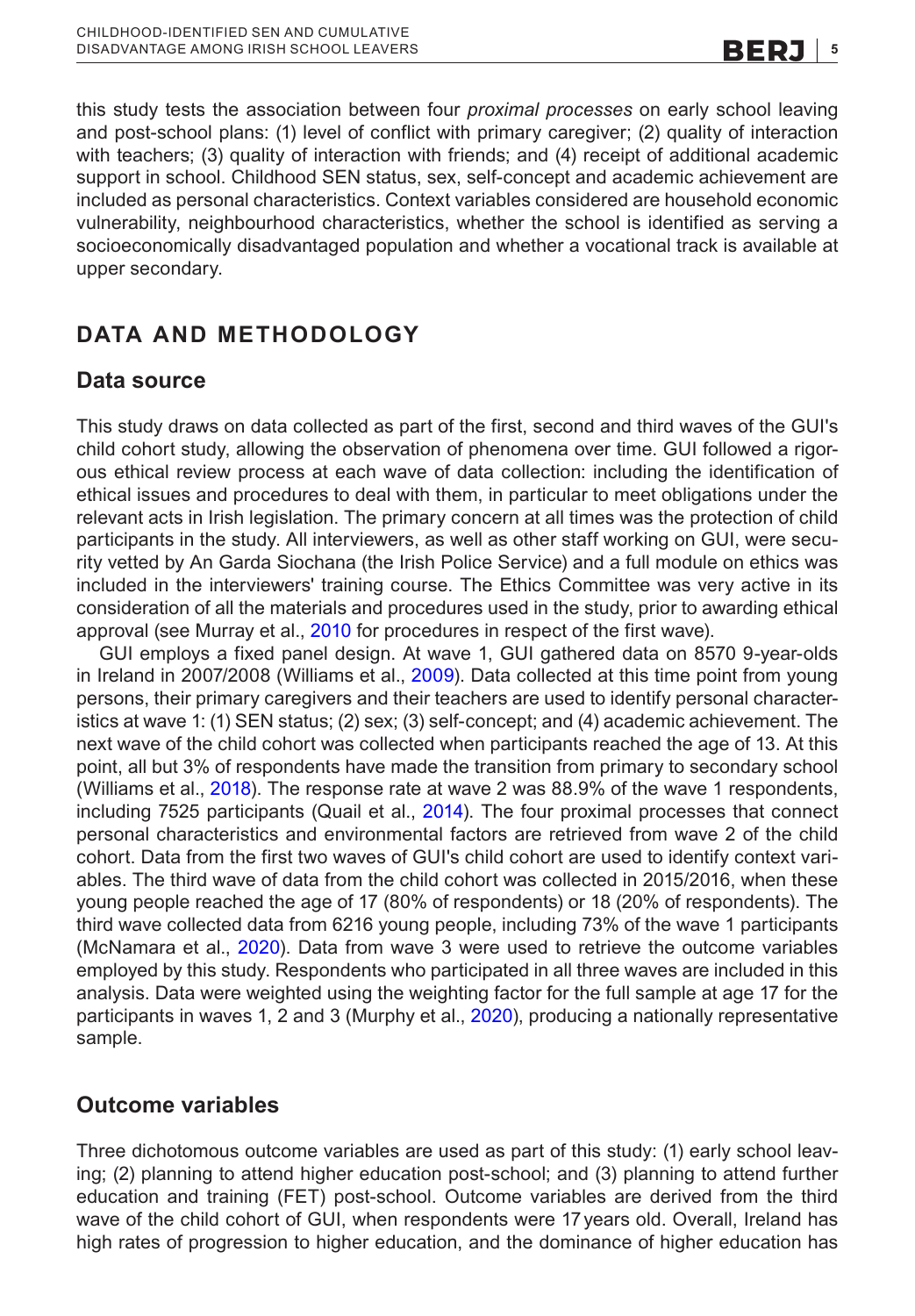had important implications for young people in Ireland, particularly those from more disadvantaged backgrounds (McCoy, Smyth, et al., [2014](#page-15-3)). Further education and training have traditionally been undervalued, although recent years have seen a focus on creating a more unified sector and accreditation system and improving the quality and relevance of provision (McGuinness et al., [2014\)](#page-15-13). Early school leavers include: (1) students who left school prior to completing the Leaving Certificate examination—the terminal Irish secondary school exam; and (2) students who are still in school at the stage of data collection, but do not plan to complete the Leaving Certificate (or equivalent). While the compulsory minimum school leaving age in Ireland is 16, previous research studies have used the Leaving Certificate examination as the standard benchmark to identify early school leaving due to its consequential impact on multiple post-school opportunities (McCoy, Smyth, et al., [2014](#page-15-3)). Using this definition, 3% of respondents (*n* = 181) are identified as early school leavers. Ireland is one of the EU countries with the lowest rate of early school leaving. National estimates suggest that in 2018, 5% of 18 to 24-year-olds in Ireland were early school leavers (CSO, [2019\)](#page-14-17), indicating

At age 17, respondents are asked: 'What do you think you are most likely to do when you leave school?' Analyses focus on the likelihood of planning for two main post-school pathways: FET and higher education. At age 17, 79.8% of respondents still in school indicate they plan to attend higher education and 9.2% indicate they plan to attend FET. In 2018, 63.4% of students transitioned from secondary to higher education and 25.9% transitioned to FET (Department of Education, [2020\)](#page-14-18). This suggests that 17-year-olds overestimate the likelihood of attending higher education and underestimate the likelihood of attending FET.

a slight under-representation of early school leavers in wave 3 of the GUI child cohort.

#### **Proximal processes variables**

The proximal processes included in the analysis aim to capture the interaction between young adults and important actors in their lives and environment at age 13 in order to understand early school leaving and post-school planned pathways at age 17. The level of conflict (*M* = 15.08; SD = 6.44) between primary caregivers and young adults is measured using the Pianta Child–Parent Relationship conflict subscale (Driscoll & Pianta, [2011\)](#page-14-19). Levels of conflict have previously been linked to various academic and non-academic outcomes (Branje et al., [2010](#page-14-20); Pianta et al., [1997\)](#page-16-15).

Quality of interaction with teachers is measured using self-reported data from respondents at age 13 using three teaching-style items: (1) 'You are told by a teacher that your work is good' (scale reversed); (2) 'You are given out to [reprimanded] by a teacher because your work is untidy or not done on time'; and (3) 'You are given out to [reprimanded] by a teacher for misbehaving in class' ( $\alpha$  = 0.588<sup>[2](#page-13-5)</sup>). The items were measured on a four-point Likert scale (very often/often/a few times/never). The negative interactions with teachers dummy variable contrasts students for whom, on average, interactions with teachers have been negative very often or often (scoring 6 or less) with those who have had, on average, negative interactions a few times or never. Quality of interactions with teachers has previously been found to be an important predictor of educational achievement and post-school pathways (McCoy, Smyth, et al., [2014](#page-15-3)).

Quality of interaction with friends is measured using the alienation subscale of the Inventory of Parent and Peer Attachment (Armsden & Greenberg, [1987](#page-13-6)). The alienation subscale ( $M = 13.91$ ; SD = 4.31) has been found to have high internal reliability (Thornton et al., [2016](#page-16-16)). One additional school-related proximal process is included in the analysis, pertaining to whether students receive additional support in school. At wave 2, respondents are asked: 'Some students get extra help at school in some subjects. Over the last 12 months, have you received any extra help within school in any subject?' Altogether,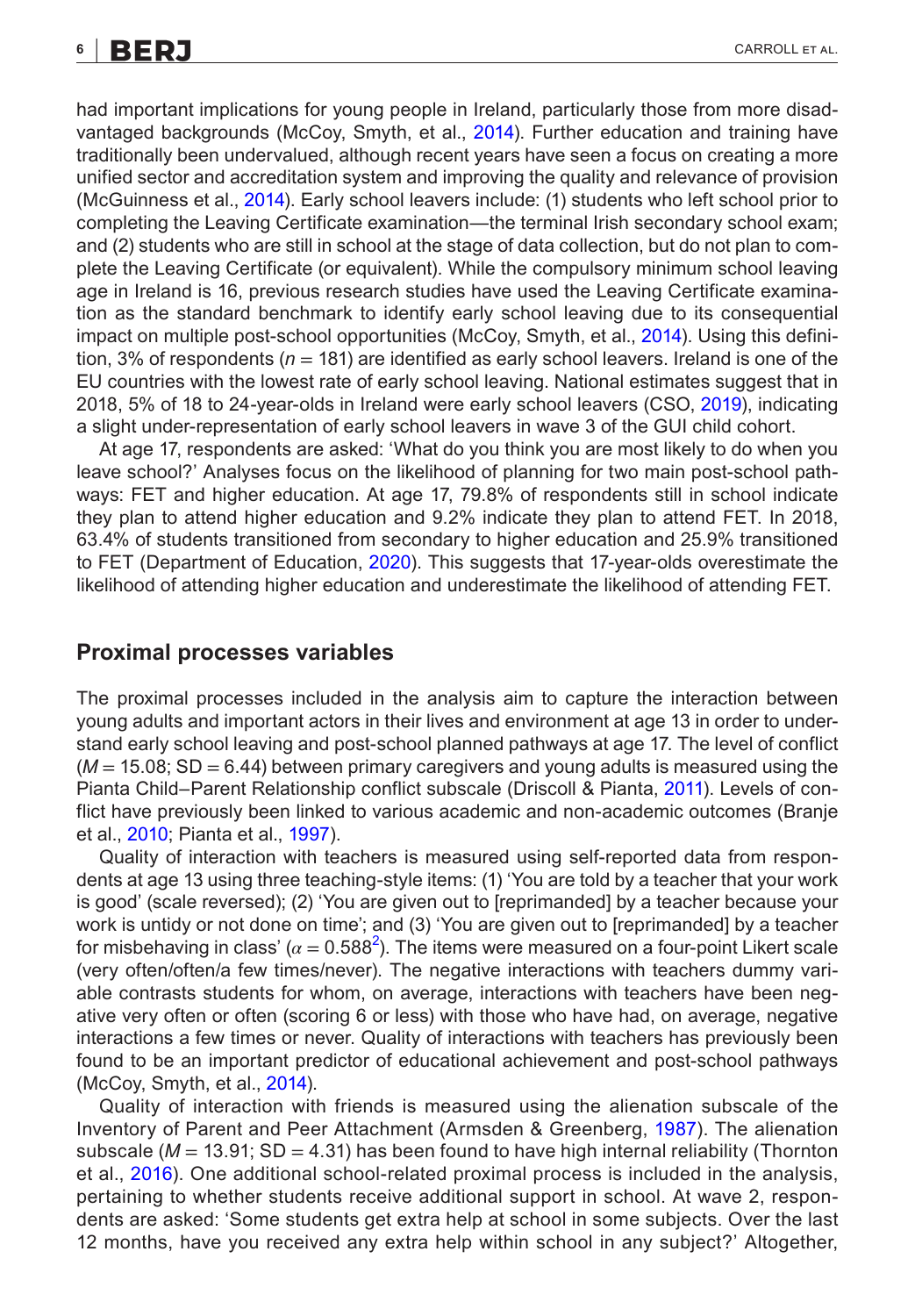15.7% of GUI respondents at wave 2 received additional academic help. While 8.9% of students with no SEN received additional help, 37.6% of students with SEN received additional help at wave 2. Hence, less than 4 out of 10 students identified with SEN at age 9 report that they receive 'extra help' 4 years later, when many have transitioned into secondary education. These results reflect the broad definition of SEN used, including physical, communicative, emotional/behavioural as well as learning difficulties. Receiving additional academic support in school is viewed as a proximal process that may particularly benefit students with SEN. However, it can also be interpreted as a reflection of SEN type and complexity. The measure does not capture the intensity of the support students receive, or otherwise indicate how sufficient the support is in terms of meeting the students' needs.

### **Person variables**

In line with earlier research (McCoy, Banks, et al., [2016](#page-15-9); McCoy, Maître, et al., [2016\)](#page-15-14), we draw on information from multiple informants to derive an additive SEN measure at age 9. This includes teacher responses to the question on whether each child experienced one of four main disabilities—physical, speech, learning and emotional/behavioural. We then add children not identified by teachers but identified by their parent(s) as having a learning difficulty or communication or coordination disorder, speech difficulties or a chronic physical or mental health problem, illness or disability which hampers their daily activities. The third source adds children with mental health or emotional/psychological difficulties. Here we use the 'strengths and difficulties' (SDQ) scale completed by teachers in respect of each child, the results of which are used to generate a total difficulty score ranging from 0 to 40, from which a 'high-risk' group of children with significant emotional and behavioural difficulties is identified. Altogether, 24.6% of students had SEN at age 9, representing 2108 children in wave 1 (and 6460 without SEN). While this approach draws on the richness of the available evidence and reflects resource allocation in Irish primary schools in particular, it does not include all SEN domains and also lacks the opportunity to cross-check reporting across key informants. Our approach also identifies SEN status at one point in time, mid-childhood, and hence does not assess changing SEN status over the educational career. Further, this paper does not distinguish between SEN types in order to accommodate analyses on the small number of early school leavers.

The sex of the respondents is based on information from primary caregivers at wave 1. The Piers–Harris Self-Concept Scale (Piers et al., [2002](#page-16-17)) is used to measure how children feel about themselves at age 9. It is multidimensional and used to measure self-perception across a number of different domains: physical appearance and attributes; freedom from anxiety; intellectual and school status; behavioural adjustment; happiness and satisfaction; and popularity (see McCoy, Banks, et al., [2016](#page-15-9) for further details). The Piers–Harris mea-sure is argued to be 'one of the best if not the best questionnaire of its type' (Kelley, [2004](#page-15-15)). This measure was previously linked to both academic and socioemotional outcomes of students with SEN (McCoy, Maître, et al., [2016\)](#page-15-14). Academic achievement at age 9 is measured using the standardised Drumcondra primary reading test logit score (Educational Research Centre, [2007\)](#page-14-21).

### **Context variables**

Context variables considered in this paper pertain to the home, neighbourhood and school ecosystems that young adults have been part of at various time points. Economic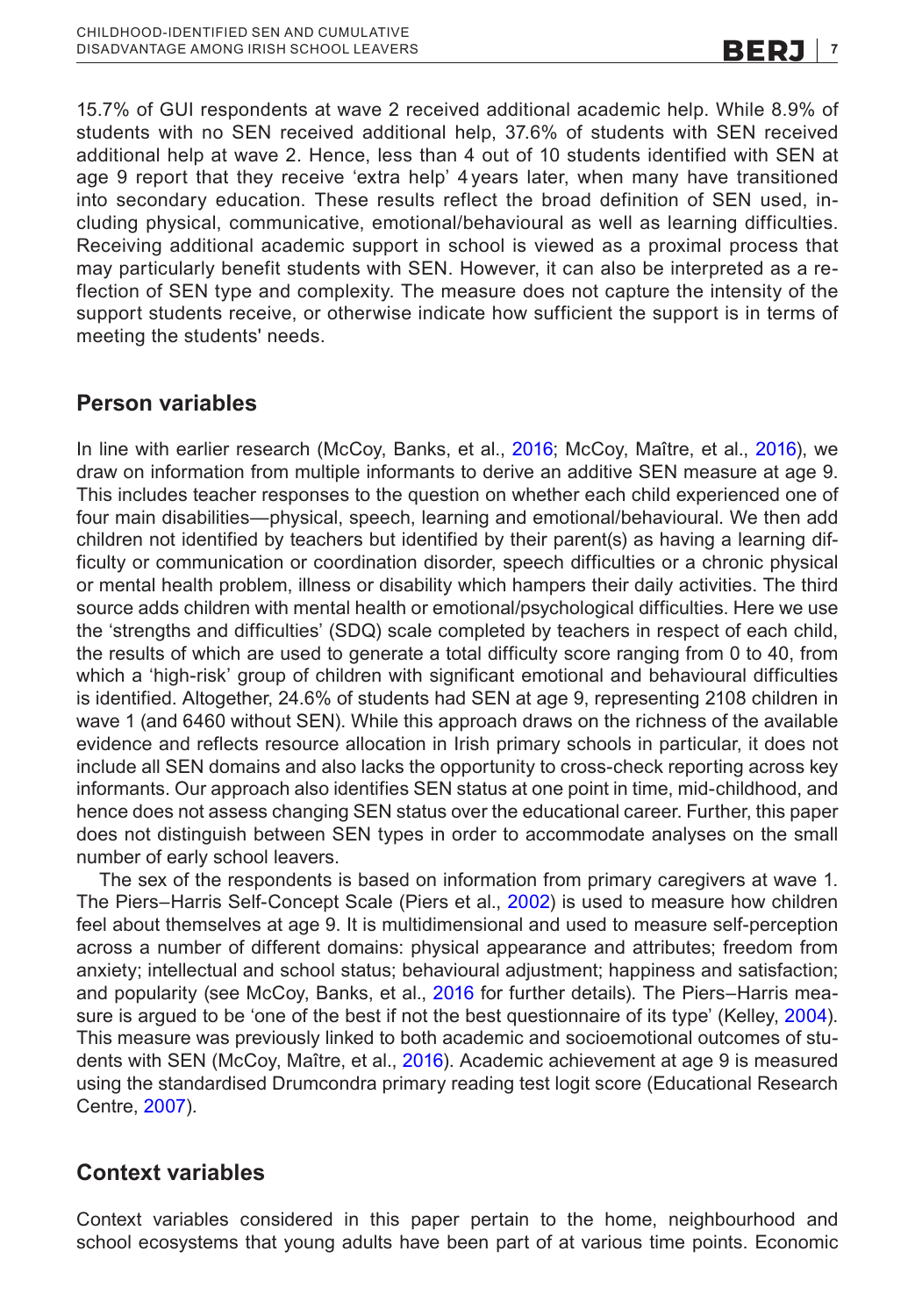### **8 |** CARROLL et al.

vulnerability is used to measure the home context. This is a composite measure based on latent class analysis and comprises income poverty, household joblessness and financial strain (Whelan et al., [2015\)](#page-17-4). Measures from waves 1 and 2 are used. The analyses in this paper compare the outcomes of young adults from households with economic vulnerability at either or both wave 1 or/and wave 2 (19.5%) relative to those who do not experience economic vulnerability at either wave (80.5%).

Perceptions of the local neighbourhood as reported by primary caregivers at waves 1 and 2 are used to measure neighbourhood vulnerability, previously found to shape outcomes (McCoy, Quail, & Smyth, [2012](#page-15-16)). Using a four-point Likert scale (from 'very common' to 'not at all common'), primary caregivers were asked how commonly the following are found in their neighbourhoods: (1) rubbish and litter; (2) homes and gardens in bad conditions; (3) vandalism; (4) people being drunk/taking drugs. At both waves, these items had high construct reliability ( $\alpha$  = 0.835 at wave 1;  $\alpha$  = 0.856 at wave 2). These individual items were summed and divided by four to give a total score for the physical disorder of the neighbourhood, ranging from 1 to 4, with higher scores indicating lower levels of physical disorder (that is, rubbish, vandalism, etc. being less common). The neighbourhood was considered vulnerable if primary caregivers gave an average of 2 or less ('very common' or 'fairly common') on items listed above in at least one wave (9.9% of the sample).

The socioeconomic profile of the schools attended at age 9 (primary school) and 13 (secondary school) is measured using the Delivering Equality of Opportunity in Schools (DEIS) status of the school. The DEIS programme recognises schools in areas with concentrated levels of disadvantage, with approximately 21% of primary and 27% of secondary schools taking part in the programme (Department of Education, [2017\)](#page-14-22). Similarly, the outcomes of students who attended a DEIS school at both age 9 and 13, or at one wave only (27.2%), are compared to those who did not attend a DEIS school (72.8%). The availability of the Leaving Certificate Applied (LCA) programme at secondary school, as indicated by school principals at wave 2, is also included as a key context variable. As a distinguishing feature of the Irish context, the LCA programme offers a more vocationally oriented curriculum, does not allow direct entry to higher education and is available at a minority of schools, typically those with more socioeconomically disadvantaged intakes (McCoy, Smyth, et al., [2014](#page-15-3)). Overall, 43.9% of young adults attended secondary schools that offered the LCA programme.

### **RESULTS**

### **Descriptive results**

At age 17, fewer students identified with SEN in childhood were still in school (79.1%) than students not identified with SEN (84.8%). Among respondents who were still in school, students with SEN at age 9 were less likely to plan to attend higher education (66.3%) than students without SEN at age 9 (83.9%). At the same time, more students with SEN at age 9 were planning to attend FET (14.9%) than students without SEN at age 9 (7.5%). Only a small fraction of students was identified as early school leavers (3%), yet students identified with SEN at age 9 were twice as likely to be early school leavers (5.1%) than other students (2.3%). Chi-square analyses reveal that differences between students with SEN at age 9 and students without SEN at age 9 in early school leaving  $(\chi^2[1, N = 6039] = 30.461,$  $p$ <0.001), planning to attend higher education  $(\chi^2[1, N = 5013] = 172.219, p < 0.001)$  and planning to attend FET  $(\chi^2[1, N = 5012] = 58.248, p < 0.001)$  are statistically significant at the *p*<0.001 level.

Gaps between students identified with SEN in primary school and their peers can also be noted across other characteristics (Figure [1\)](#page-8-0). Young people with SEN at age 9 were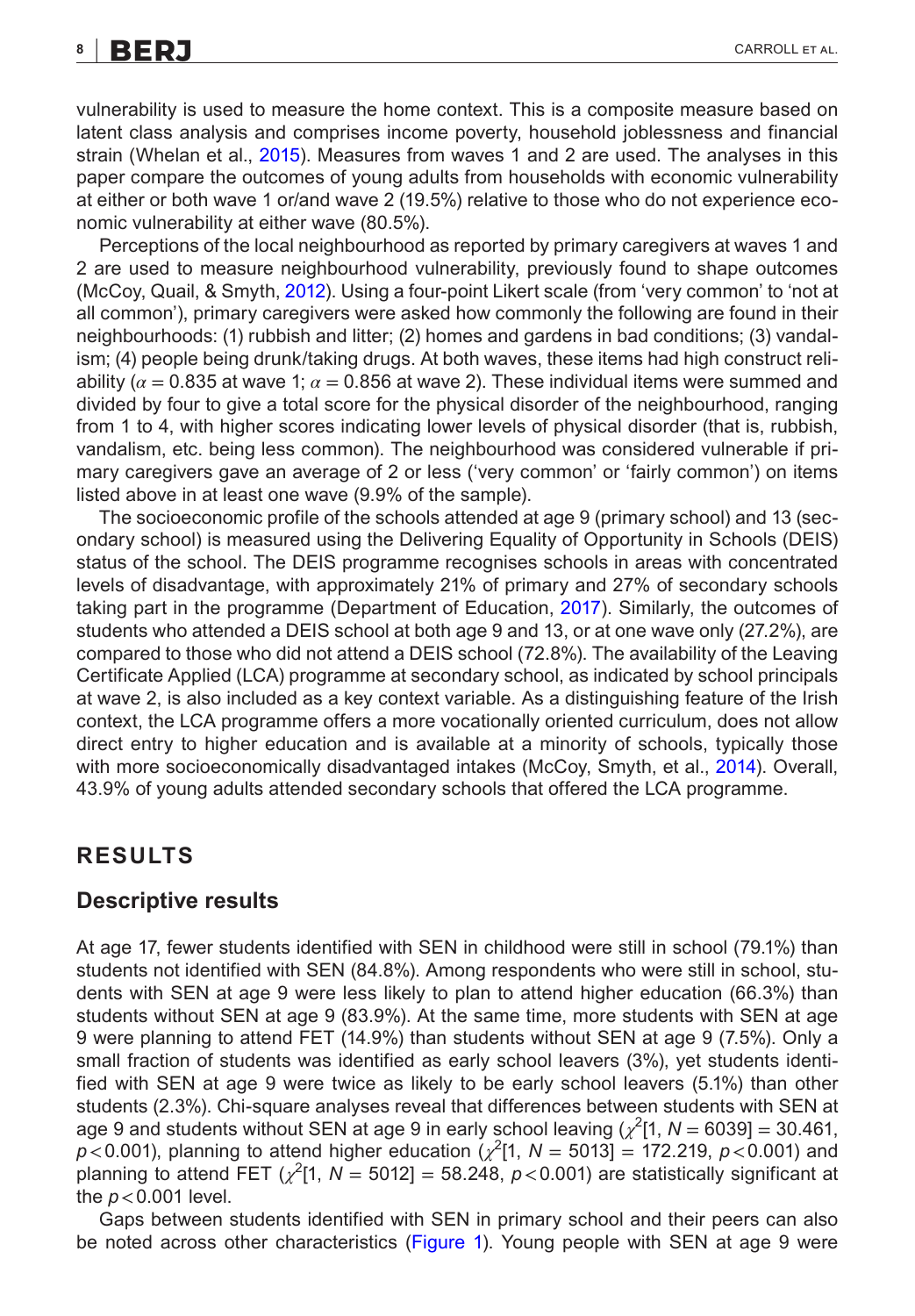

<span id="page-8-0"></span>**FIGURE 1** Percentage of students by childhood SEN status across key characteristics. SEN, special educational needs.

more likely to experience conflict with their primary caregivers  $(M = 16.54)$  than their peers  $(M = 14.6)$ , with a small but statistically significant effect size (Cohen's  $d = 0.3$ ). They were also more likely to experience negative interactions with teachers (6.6%) than their peers (4.1%). Whereas 16.4% of young adults without SEN at age 9 come from economically vulnerable households, almost twice as many young adults with SEN at age 9 came from economically vulnerable households (28.9%). Almost 10% more of them attended DEIS schools (34.2%) than students without SEN at age 9 (24.9%). Students with SEN at age 9 were also more likely to attend schools where LCA was offered (48% vs. 43% for non-SEN students). All of these differences are significant at the *p*<0.001 level. These descriptive findings point to the ecological nature of disadvantage, with SEN students more likely to experience difficulties in terms of household economic resources and more likely to attend schools in areas of concentrated socioeconomic disadvantage.

While statistically significant descriptive differences can be noted between students identified with SEN as children and their peers in terms of early school leaving and post-school planned pathways, it is important to understand if the associations persist upon accounting for key proximal process, as well as personal, and context factors.

### **Binary logistic regression results**

The results of the three binary logistic regressions conducted are included in Table [1](#page-9-0). Variance inflated factor analyses were conducted for the variables included in these models to ensure that multicollinearity does not affect the results. The binary logistic models test the association between four distinct proximal processes (measured at wave 2) and early school leaving, planning to attend FET and planning to attend HE (at wave 3), after accounting for key personal and context factors (measured across waves 1 and 2).

Among the proximal processes included, only the level of conflict between young people and primary caregivers had a statistically significant association with the three outcome variables. High levels of conflict between young adults and their primary caregiver were linked to increased early school leaving, increased likelihood of planning to attend FET and decreased likelihood of planning to attend higher education. Young adults who had negative interactions with their teachers often or very often at wave 2 were more than 3.2 times as likely to leave school early as their peers, making the quality of interaction with teachers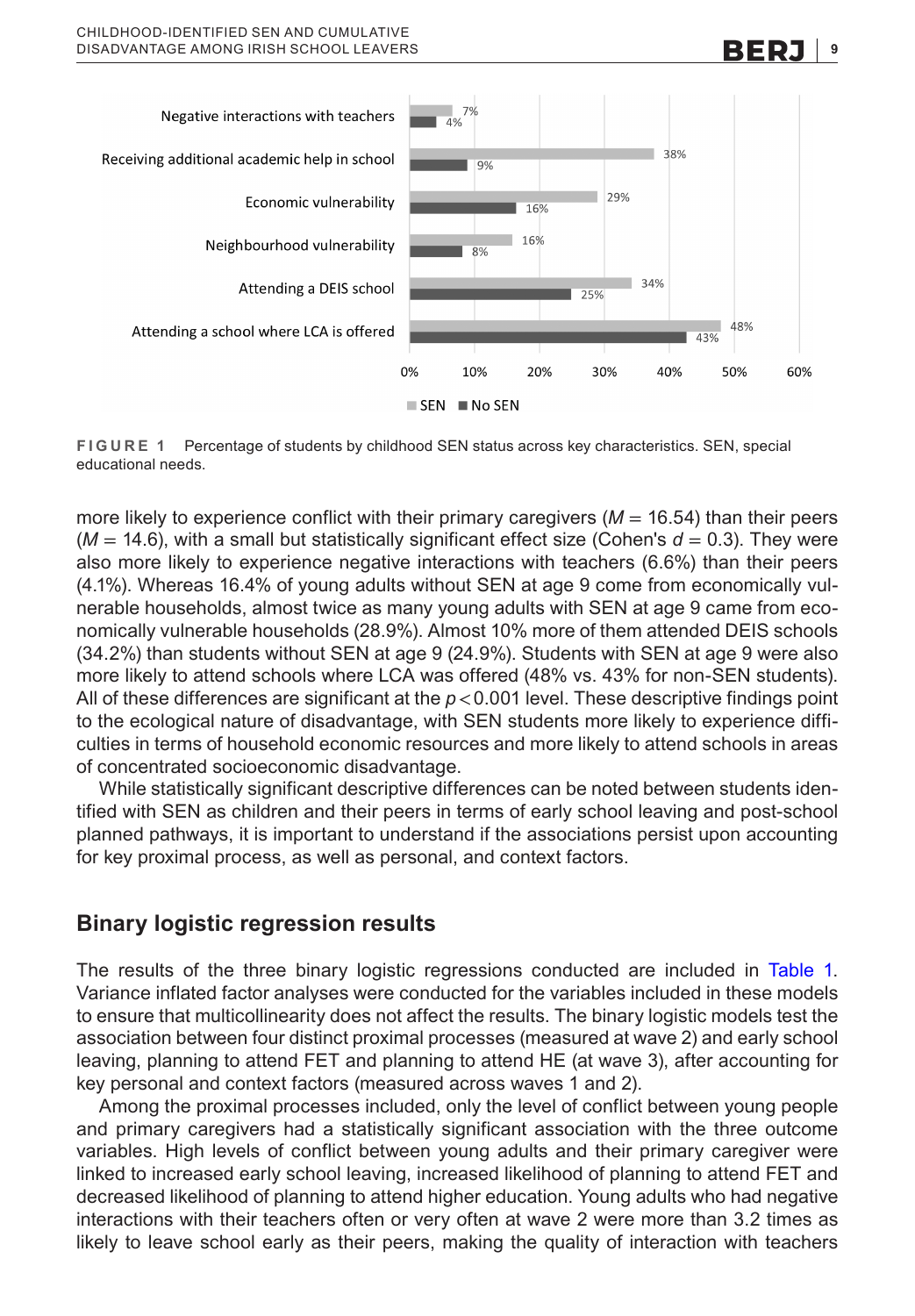10 **BERJ** CARROLL ET AL.

| <b>PPCT component</b>       | <b>Variables</b>                                                                                 | <b>Early school</b><br>leaving<br>exp(B) | <b>Planning to</b><br>attend FET<br>exp(B) | <b>Planning to</b><br>attend higher<br>education<br>exp(B) |
|-----------------------------|--------------------------------------------------------------------------------------------------|------------------------------------------|--------------------------------------------|------------------------------------------------------------|
| Proximal processes          | Level of conflict with primary caregiver<br>at wave 2                                            | 1.031                                    | 1.027                                      | $0.982$ **                                                 |
|                             | Low-quality interaction with teachers at<br>wave 2 (ref. high-quality interaction)               | $3.277$ ***                              | 1.297                                      | $0.518$ ***                                                |
|                             | Alienation from peers at wave 2                                                                  | 0.983                                    | 1.020                                      | 0.992                                                      |
|                             | Receiving additional academic help at<br>wave 2 (ref. not receiving additional<br>academic help) | 1.129                                    | $1.642$ **                                 | $0.639$ ***                                                |
| Personal<br>characteristics | Having SEN at wave 1 (ref. no SEN)                                                               | 1.475                                    | 1.191                                      | 0.883                                                      |
|                             | Female (ref. male)                                                                               | 1.230                                    | $2.040***$                                 | 1.014                                                      |
|                             | Self-concept at wave 1                                                                           | 1.000                                    | 0.993                                      | 1.011                                                      |
|                             | Drumcondra primary reading test score<br>at wave 1                                               | $0.720$ **                               | $0.664$ ***                                | $1.685$ <sup>***</sup>                                     |
| Context<br>characteristics  | Economic vulnerability at wave 1<br>and/or wave 2 (ref. no economic<br>vulnerability)            | $2.307$ ***                              | $2.038***$                                 | $0.572$ ***                                                |
|                             | Neighbourhood vulnerability at<br>wave 1 and/or wave 2 (ref. no<br>neighbourhood vulnerability)  | 0.590                                    | 1.935                                      | 0.683                                                      |
|                             | DEIS school at wave 1 and/or wave 2<br>(ref. did not attend DEIS school)                         | $3.017$ ***                              | 1.468                                      | $0.550$ ***                                                |
|                             | Leaving Certificate Applied offered at<br>wave 2 (ref. not offered)                              | 1.322                                    | $1.460$ **                                 | 0.927                                                      |
| Negelkerke $R^2$            |                                                                                                  | 0.129                                    | 0.157                                      | 0.168                                                      |
| Hosmer-Lemeshow test        |                                                                                                  | 0.111                                    | 0.233                                      | 0.079                                                      |
| $\overline{N}$              |                                                                                                  | 5198                                     | 4565                                       | 4565                                                       |

<span id="page-9-0"></span>**TABLE 1** Binary regression results for early school leaving, planning to attend FET and planning to attend HE

*Note*: Data from GUI child cohort, waves 1, 2 and 3 (at 9, 13 and 17years).

Abbreviations: DEIS, Delivering Equality of Opportunity in Schools; FET, further education and training; GUI, Growing Up in Ireland; PPCT, Process–Person–Context–Time; SEN, special educational needs.

<span id="page-9-3"></span><span id="page-9-2"></span><span id="page-9-1"></span>\**p*<0.05; \*\**p*<0.01; \*\*\**p*<0.001.

the most consequential proximal process for early school leaving. While no association between negative interactions with teachers and planning to attend FET was noted, students who had positive interactions with teachers were twice as likely to plan to attend higher education compared to their peers who had negative interactions with their teachers often or very often.

Across outcome variables, the quality of interaction with peers at wave 2 did not have a statistically significant association with early school leaving and post-school plans. Students who received additional academic help at wave 2 and those who did not receive additional help were equally likely to be early school leavers, but receiving additional help had strong associations with the post-school pathways students were planning to pursue. Students who received additional help at wave 2 were 1.6 times more likely to plan to pursue FET and less likely to plan to pursue higher education than their peers who did not receive help. It is possible this reflects differences in complexity of need, with students with more complex needs perhaps more likely to receive additional supports at school.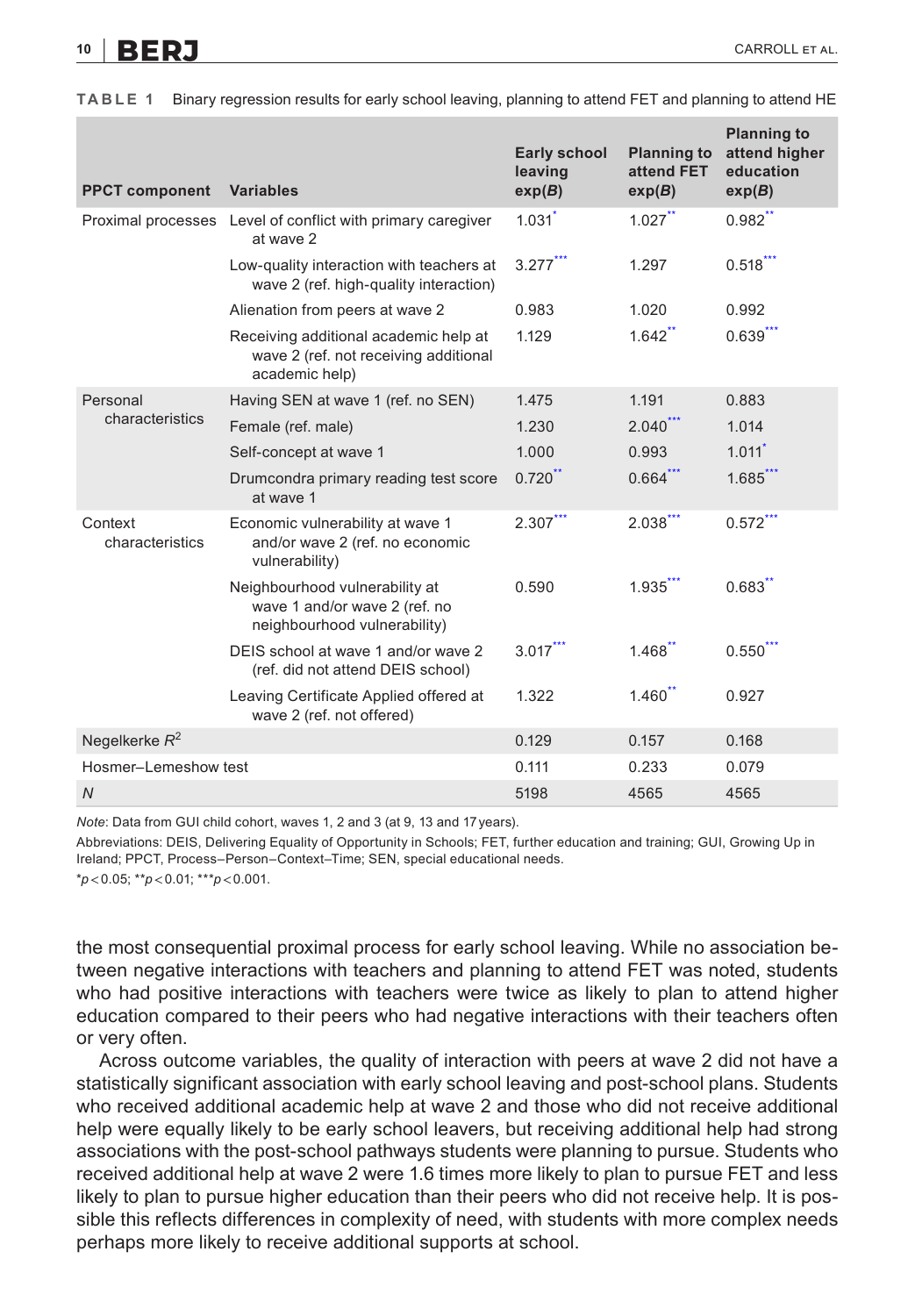After accounting for proximal processes, other personal characteristics and context characteristics, the association between childhood SEN status on the one hand and early school leaving, planning to attend FET and planning to attend higher education on the other hand, was not statistically significant.

Girls and boys were equally likely to leave school early and plan to attend higher education, but girls were more likely than boys to plan to attend FET, reflecting the traditionally gendered nature of provision (McGuinness et al., [2019](#page-15-17)). While self-concept at wave 1 did not have a statistically significant association with early school leaving and planning to attend FET, young people with higher self-concept were more likely to plan to attend higher education. The three outcome variables were associated with academic achievement at age 9, with students with higher reading scores less likely to become early school leavers and plan to attend FET and more likely to plan to attend higher education.

Family, neighbourhood and school context characteristics mattered across outcome variables, reflecting variation in access to learning and other resources in the home and school settings. However, these characteristics matter in different ways across the outcomes studied. Students with fewer household economic resources were more than twice as likely to become early school leavers and plan to pursue FET, and only half as likely to plan to pursue higher education as their peers from households with greater resources, in line with earlier research (McCoy & Byrne, [2011](#page-15-18)). After accounting for economic vulnerability, young adults from vulnerable neighbourhoods were twice as likely to plan to pursue FET as their peers. After accounting for household and neighbourhood vulnerability, students from DEIS schools at wave 1 and/or wave 2 were three times more likely to be early school leavers. They were also more likely to plan to attend FET and less likely to plan to attend higher education, reflecting earlier evidence on the role of school context in post-school decisionmaking (Smyth & McCoy, [2021](#page-16-18)). Students at schools that provided the LCA programme at wave 2 were more likely to plan to attend FET than their peers at schools that did not offer LCA, reflecting the programme's orientation towards vocational pathways. $3$ 

### **Limitations**

Our study, and the bioecological framework employed therein, seeks to exploit the potential of three waves of data collection, at 9, 13 and 17 years. We draw on variables measured at different waves and hence at different stages in young people's lives. The selection of variables/waves is informed by a PPCT model, and we acknowledge limitations in doing so. For example, we measure SEN status at 9 years of age, which is likely to miss students identified with additional needs in late childhood and adolescence. We acknowledge that young people may move between SEN and non-SEN categories, and also between categories of SEN and between levels of severity of SEN (Meschi et al., [2012\)](#page-15-19), which this paper does not examine. It is possible these young people might have different experiences within the educational system, and different influences on their educational trajectories.

In constructing our SEN measure, the approach allows for the identification of a broader group of children with some form of SEN, but it lacks the opportunity to cross-check identification across informants. It also means that the SEN population identified may not be fully comprehensive, and any analysis is limited by the questions (or domains) included. It is also possible that our approach over-identifies the SEN population, but it can be noted that it is consistent with similar research based on cohort studies in the UK and the Netherlands (Croll & Moses, [2003](#page-14-23); Van Dijk et al., [2003\)](#page-16-19).

As with many analyses of secondary data, we are constrained by limitations in the way in which the data were collected. We note that some of the variables would benefit from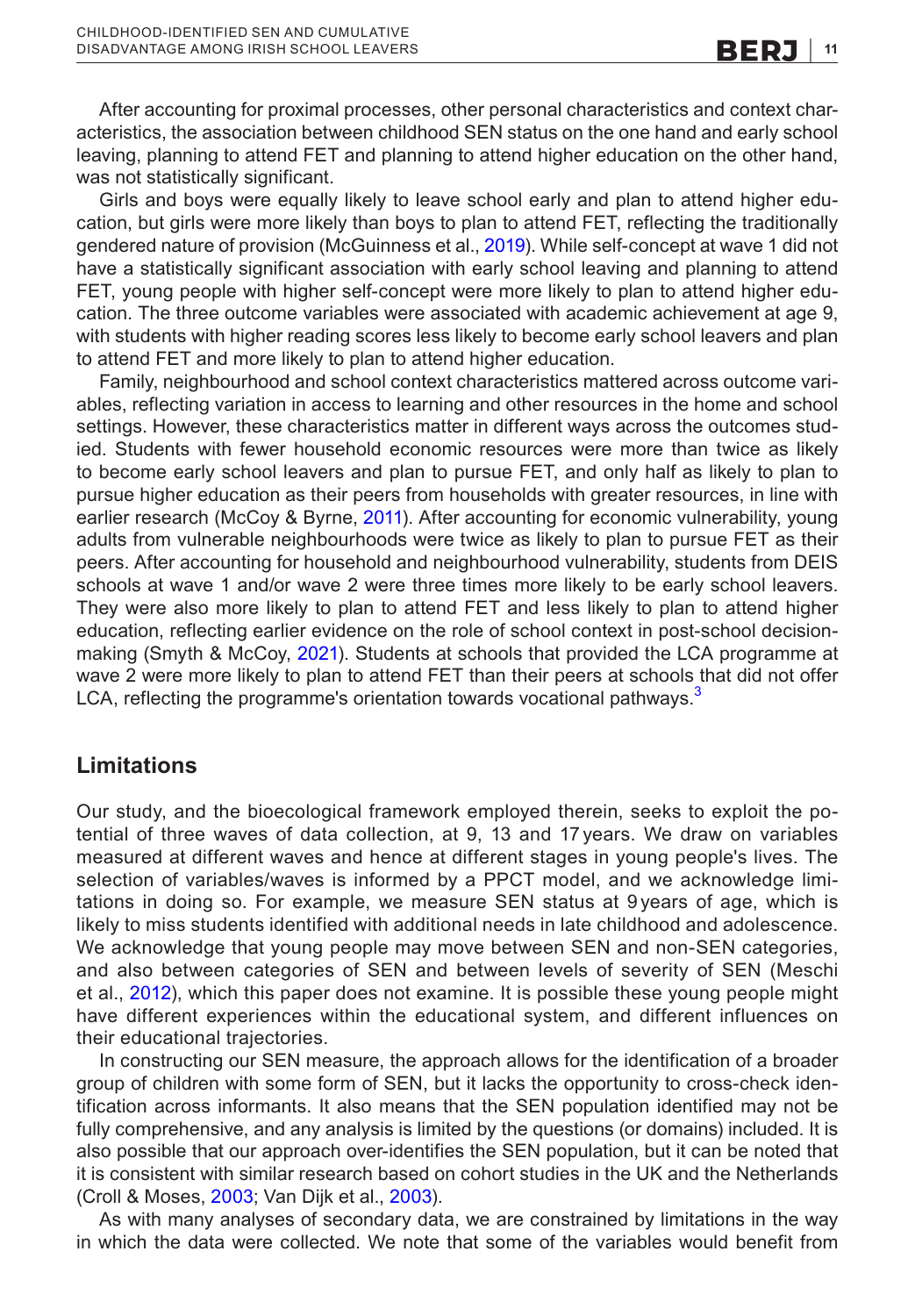greater clarity, further detail or response options. One example relates to the item regarding whether students receive 'extra help', which is open to a broad range of interpretation. The variable likely includes wide diversity in the types of 'help' or support received, the source/ level of specialisation, the intensity and permanence/duration of the supports, all of which will likely be important in shaping the effectiveness and impact of the intervention. In terms of self-concept, we acknowledge limitations in confining our analysis to the Piers–Harris self-concept scale. Research has highlighted the importance of considering domain-specific evaluations as well as children's overall evaluation of their global self-worth as a person (Harter, [2006\)](#page-14-24).

The analysis does not distinguish between SEN types, or complexity, in order to accommodate analyses on the small number of early school leavers. While this approach allows for a more inclusive identification of SEN, as a limitation, it does not account for variations in the type and complexity of need among SEN students. Further research should investigate the experiences and outcomes of young people with varying SEN types and complexity through recruiting a larger sample of SEN students or through targeted qualitative research approaches. It can also be noted that there were only a small number of special schools included in the sampling frame for the study at wave 1, so it is not possible to compare students attending special and mainstream schools. Ongoing primary research by the authors is examining the post-school trajectories and experiences of students attending special and mainstream schools in Ireland, and will hopefully address this important gap.

### **DISCUSSION AND CONCLUSION**

Academics have highlighted that childhood disability has been largely overlooked in social stratification research, and consequently we have little understanding of the mechanisms underpinning well-documented disability differentials in educational outcomes (Chatzitheochari & Platt, [2019](#page-14-2)). Recent research points to primary effects, reflected in differences in school performance between disabled and non-disabled young people. However, this research also finds evidence for secondary effects, with educational expectations playing an important role at crucial transitions in the English school system (Chatzitheochari & Platt, [2019](#page-14-2), p. 502). Consistent with this and other research internationally, this study finds that students identified with SEN in childhood have higher rates of early school leaving (Cederberg & Hartsmar, [2013](#page-14-11); De Witte et al., [2013;](#page-14-5) Stokes, [2003](#page-16-8); Watson & Nolan, [2011](#page-17-1)). However, after accounting for proximal processes, personal and context characteristics, childhood SEN status was no longer associated with early school leaving and post-school planned pathways. When interpreting the results of this study, attention should be given to the fact that students with SEN at age 9 were more likely to experience cumulative risk factors shown to impact on early school leaving and post-school planned pathways, and these are key mechanisms in understanding SEN differentials. Approaching these results through a bioecological lens, we can see that post-school plans and outcomes are a systemic phenomenon, and that certain risk factors tend to be more prevalent in the lives of some groups of young people. SEN students were more likely to experience conflict in their interactions with their primary caregiver, have negative interactions with their teachers, come from economically vulnerable households and attend schools with more socioeconomically disadvantaged populations. This study has attempted to disentangle some of the intersectional disadvantage experienced by children identified with SEN, and the results reveal individualand school-level factors which are associated with the divergent outcomes, all of which highlight the importance of wider policy reform and intervention.

The analysis also shows that positive interactions with teachers acts as a protective factor to reduce early school leaving (Cobb et al., [2006](#page-14-10); Freeman & Simonsen, [2015;](#page-14-7) Markussen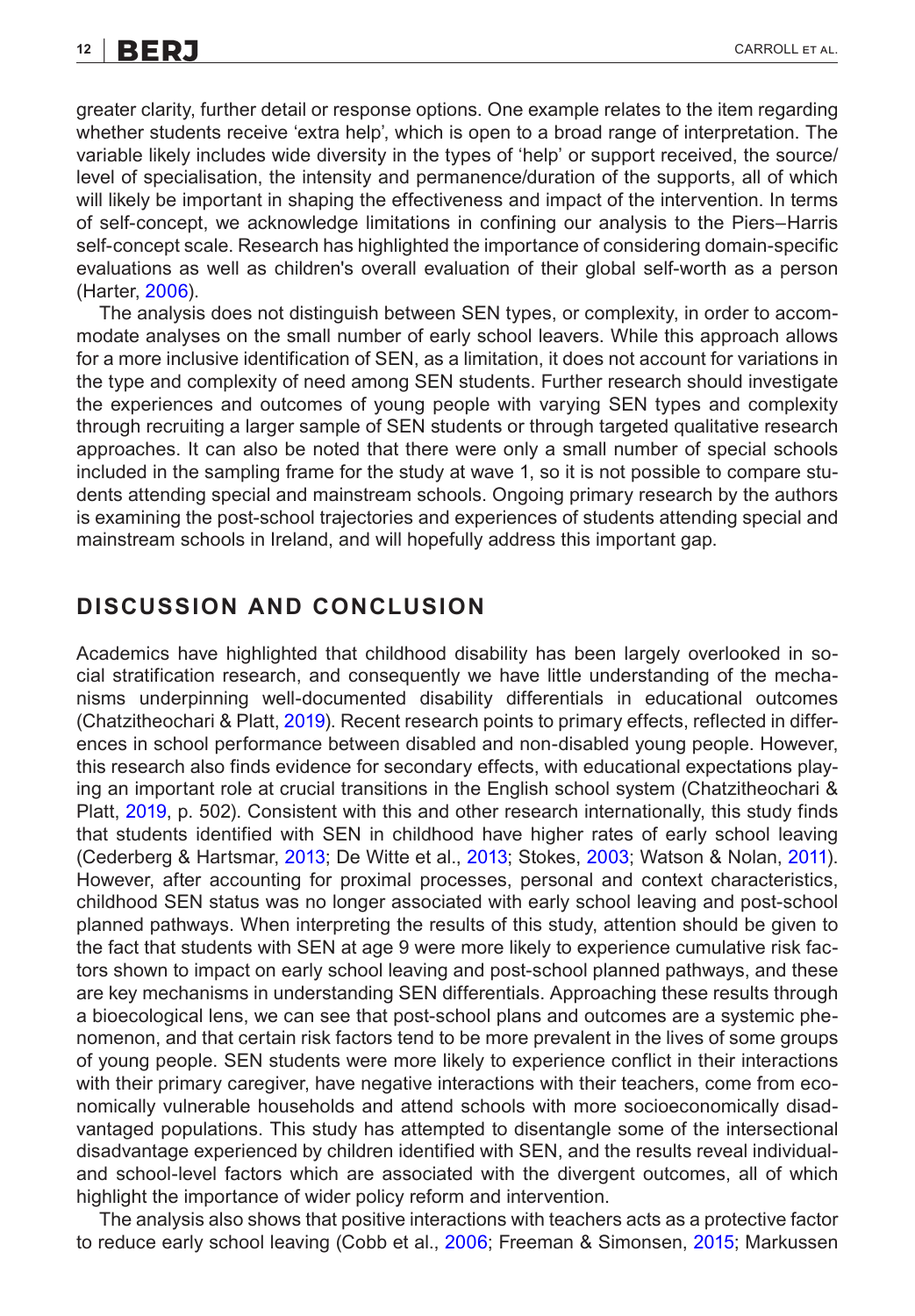et al., [2011;](#page-15-6) McCoy, Smyth, et al., [2014](#page-15-3)). Increased self-concept may increase the likelihood of planning to attend higher education. This finding is not inconsistent with prior research (McCoy, Banks, et al., [2016\)](#page-15-9), but it offers evidence that self-concept matters for some but not all academic outcomes. Consistent with prior studies, this research found that higher levels of conflict with primary caregivers were associated with poorer academic outcomes (Branje et al., [2010](#page-14-20); Pianta et al., [1997\)](#page-16-15).

It is interesting to note that the association between childhood SEN status and early school leaving was sensitive to the academic achievement measure included in the models. The effect of SEN status at age 9 persisted after accounting for the Drumcondra maths logit score at wave 1, but did not persist after accounting for the Drumcondra reading logit score at wave 1 as well as academic measures from later GUI waves. Previous studies point towards greater social differentiation in maths performance relative to reading (McCoy, Byrne, et al., [2012\)](#page-15-20). Prior research has also shown that Drumcondra reading and maths achievement scores at age 9 are shaped by both similar as well as divergent factors, potentially indicating why the association between childhood SEN status and early school leaving was sensitive to the academic domain included (O'Connell, [2018\)](#page-16-20).

Priority education policies like the DEIS programme are centred on providing additional resources to schools or areas serving socially and academically disadvantaged populations and are in place in more than half of all European countries. Variation in nature and scale of the intervention/resources provided and diversity in the measurement of impact means there is no consensus on their impact. Within Ireland, there are concerns that the additional resources provided are not proportionate to the greater needs of students attending such schools (Carroll & McCoy, [2021\)](#page-14-25), and thus existing gaps in attainment, attendance and other key areas will persist. Globally, some studies point to sorting effects and growing segregation (Davezies & Garrouste, [2020](#page-14-26)). Replacing school-based policies with individual-based ones could reduce the polarisation of schools into DEIS and non-DEIS, and reduce this segregation of students by socioeconomic status, as well as providing needed resources to students in non-DEIS schools. However, individual-based approaches carry the risk of dissociating individuals from the school and local context, thereby moving away from addressing context effects and increasing the overall level of inequality in the education system.

Overall, the bioecological approach taken by this paper illustrates systematic gaps between the students who plan to attend higher education and those who plan to attend FET. What students do after school is not simply the result of choice, but also shaped by relationships with family and teachers, personal characteristics and context characteristics. In common with previous studies, earlier academic performance predicts later performance (Vinas-Forcade et al., [2020](#page-16-21)). If students who have higher academic achievement, come from well-resourced households and neighbourhoods, and attend non-DEIS schools are more likely to plan to attend higher education, the reverse is the case for students who plan to attend FET. Track placement at upper secondary level is also important, with vocational tracks channelling young adults towards FET. On the one hand, these gaps underline how post-school pathways both reflect and contribute to social stratification. On the other hand, they highlight the importance of diverse post-school pathways to provide learning opportunities for all.

Our findings show the prominence of FET as a pathway for young adults with additional needs. In this realm, current reforms in Ireland to streamline and facilitate transition from FET to higher education are particularly important (Department of Education and Skills, [2020](#page-14-27)). An integrated tertiary education system is key in supporting progression for all learners, in particular addressing progression from FET to HE, which 'remains confusing, complicated, and in some cases not very transparent' (O'Callaghan & O'Sullivan, [2020](#page-16-22), p. 31), an issue which has also attracted debate in other countries (Bailey et al., [2015;](#page-13-8) Deissenger et al., [2013\)](#page-14-28).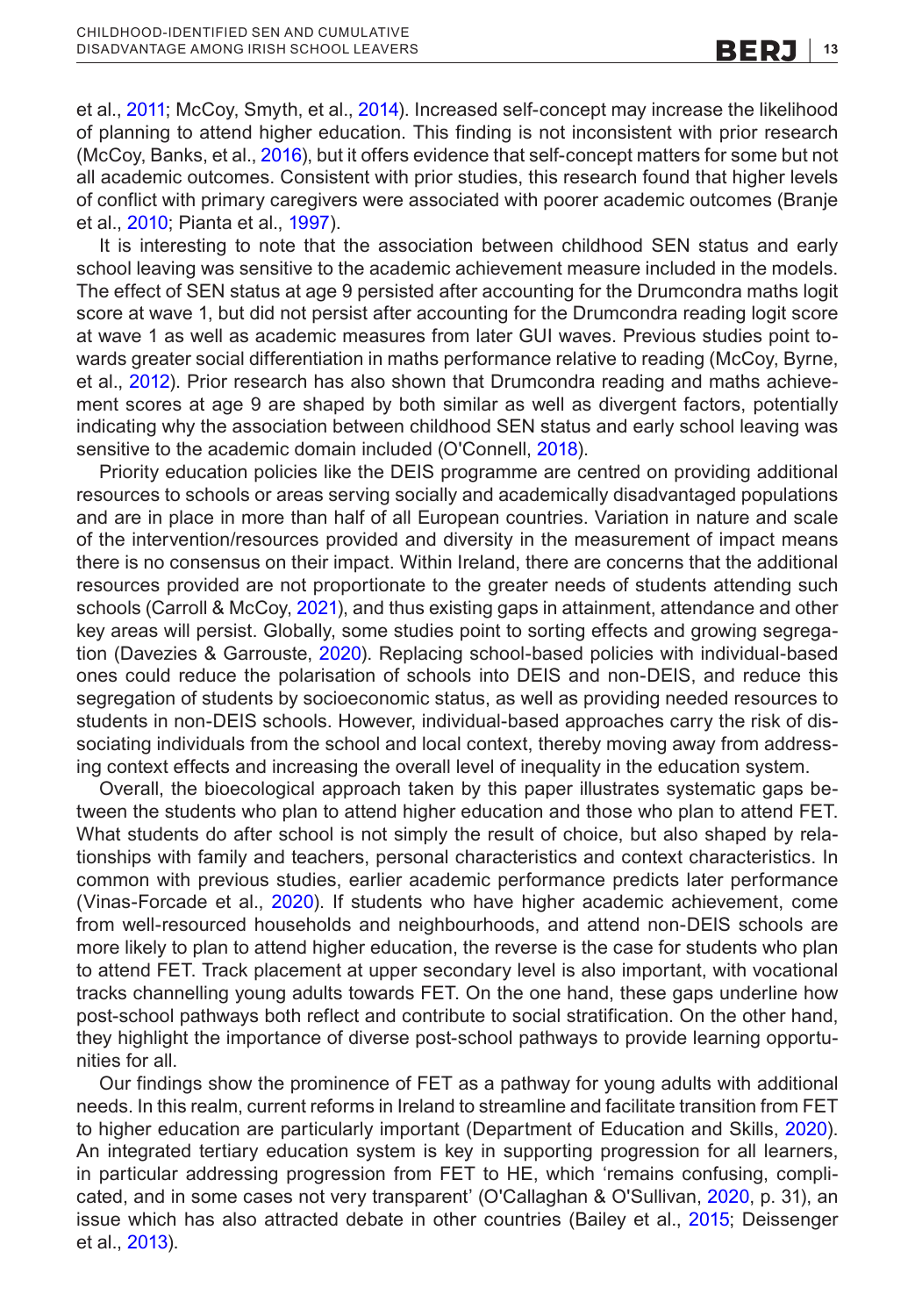#### **ACKNOWLEDGEMENTS**

Open access funding provided by IReL.

#### **CONFLICT OF INTEREST**

The authors declare that they have no relevant or material financial interests that relate to the research described in this paper.

#### **DATA AVAILABILITY STATEMENT**

The data that support the findings of this study are available from Ireland's Central Statistics Office (CSO). Restrictions apply to the availability of these data, which were used under licence for this study. Data may be obtained by registered research organisations with the permission of the CSO. Growing Up in Ireland (GUI) is funded by the Department of Children, Equality, Disability, Integration and Youth (DCEDIY). It is managed by DCEDIY in association with the CSO. Results in this paper are based on analyses of data from Research Microdata Files provided by the CSO. Neither the CSO nor DCEDIY take any responsibility for the views expressed or the outputs generated from these analyses.

#### **ETHICAL APPROVAL STATEMENT**

Ethical approval is not applicable for this study as it is based on Growing Up in Ireland data. Growing Up in Ireland was carried out under ethical approval granted by an independent Research Ethics Committee set up by the Irish Department of Children and Youth Affairs.

#### **ORCID**

*Eamonn Carr[oll](https://orcid.org/0000-0001-8774-4018)* <https://orcid.org/0000-0002-3801-2758> *Selina McCoy* <https://orcid.org/0000-0001-8774-4018> *Georgiana Mihut* <https://orcid.org/0000-0001-6500-5417>

#### **ENDNOTES**

- <span id="page-13-2"></span> $1$  Growing Up in Ireland (GUI) is funded by the Department of Children, Equality, Disability, Integration and Youth (DCEDIY). It is managed by DCEDIY in association with the Central Statistics Office (CSO). Results in this report are based on analyses of data from Research Microdata Files provided by the CSO. Neither the CSO nor DCEDIY take any responsibility for the views expressed or the outputs generated from these analyses.
- <span id="page-13-5"></span><sup>2</sup> Cronbach's *α* is a measure of internal scale reliability. While traditionally *α* >0.7 has been used to indicate robust internal reliability, Cronbach's *α* has previously been shown to underestimate the reliability of scales that include less than 10 items (Herman, [2015](#page-15-21)).
- <span id="page-13-7"></span> $3$  Additional analyses revealed that the interactions between SEN status and sex, SEN status and economic vulnerability and SEN status and DEIS school were not statistically significant.

#### **REFERENCES**

- <span id="page-13-3"></span>Algood, C. L., Harris, C., & Hong, J. S. (2013). Parenting success and challenges for families of children with disabilities: An ecological systems analysis. *Journal of Human Behavior in the Social Environment*, *23*(2), 126–136.
- <span id="page-13-6"></span>Armsden, G. C., & Greenberg, M. T. (1987). The inventory of parent and peer attachment: Individual differences and their relationship to psychological well-being in adolescence. *Journal of Youth and Adolescence*, *16*(5), 427–454.
- <span id="page-13-8"></span>Bailey, T. R., Jaggars, S. S., & Jenkins, D. (2015). *Redesigning America's community colleges: A clearer path to student success*. Harvard University Press.
- <span id="page-13-4"></span>Ben-David, B., & Nel, N. (2013). Applying Bronfenbrenner's ecological model to identify the negative influences facing children with physical disabilities in rural areas in Kwa-Zulu Natal. *Africa Education Review*, *10*(3), 410–430.
- <span id="page-13-0"></span>Blackorby, J., & Wagner, M. (1996). Longitudinal postschool outcomes of youth with disabilities: Findings from the National Longitudinal Transition Study. *Exceptional Children*, *62*(5), 399–413.
- <span id="page-13-1"></span>Bowers, A. J., Sprott, R., & Taff, S. A. (2013). Do we know who will drop out? A review of the predictors of dropping out of high school: Precision, sensitivity, and specificity. *The High School Journal*, *96*(2), 77–100.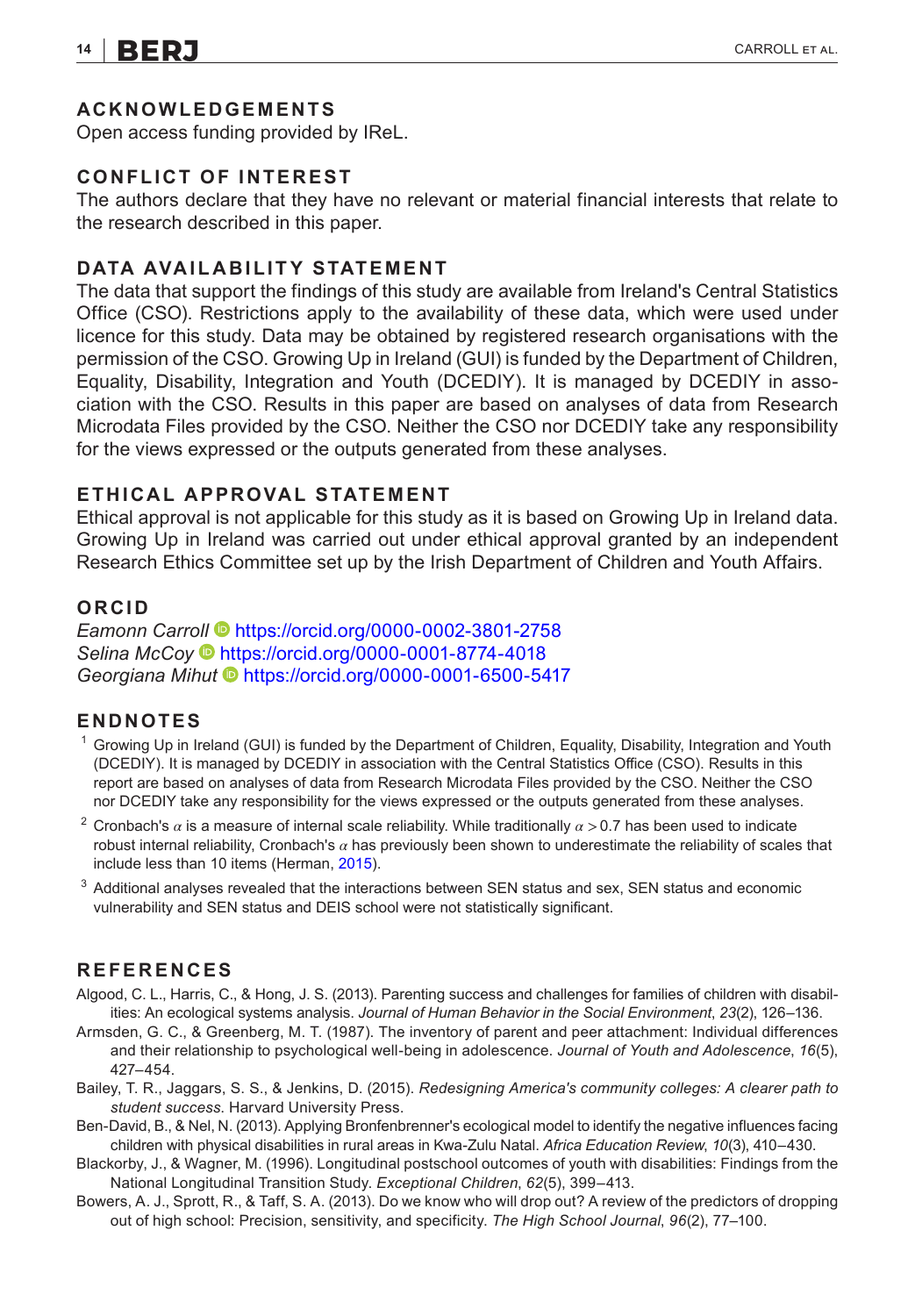<span id="page-14-20"></span>Branje, S. J., Hale, W. W., Frijns, T., & Meeus, W. H. (2010). Longitudinal associations between perceived parent– child relationship quality and depressive symptoms in adolescence. *Journal of Abnormal Child Psychology*, *38*(6), 751–763.

<span id="page-14-15"></span>Bronfenbrenner, U. (1989). Ecological systems theory. *Annals of Child Development*, *6*, 187–249.

<span id="page-14-16"></span>Bronfenbrenner, U., & Morris, P. (2006). The bioecological model of human development. In R. M. V. Lerner, W. Damon, & R. M. S. Lerner (Eds.), *Handbook of child psychology, vol. 1: Theoretical models of human development* (pp. 793–828). Wiley.

<span id="page-14-4"></span>Byrne, D., & Smyth, E. (2010). *No way back? The dynamics of early school-leaving*. The Liffey Press in Association with the ESRI, NCCA & Department of Education & Science.

<span id="page-14-25"></span>Carroll, E., & McCoy, S. (2021). All in this together? New and enduring forms of inequality post-pandemic. In B. Mooney (Ed.), *Ireland's education yearbook 2021/22* (pp. 176–179). Education Matters.

<span id="page-14-12"></span>Carter, E. W., Austin, D., & Trainor, A. A. (2012). Predictors of postschool employment outcomes for young adults with severe disabilities. *Journal of Disability Policy Studies*, *23*(1), 50–63.

<span id="page-14-11"></span>Cederberg, M., & Hartsmar, N. (2013). Some aspects of early school leaving in Sweden, Denmark, Norway and Finland. *European Journal of Education*, *48*(3), 378–389.

<span id="page-14-2"></span>Chatzitheochari, S., & Platt, L. (2019). Disability differentials in educational attainment in England: Primary and secondary effects. *The British Journal of Sociology*, *70*(2), 502–525.

<span id="page-14-13"></span>Chiang, H. M., Cheung, Y. K., Hickson, L., Xiang, R., & Tsai, L. Y. (2012). Predictive factors of participation in postsecondary education for high school leavers with autism. *Journal of Autism and Developmental Disorders*, *42*(5), 685–696.

<span id="page-14-10"></span>Cobb, B., Sample, P. L., Alwell, M., & Johns, N. R. (2006). Cognitive-behavioral interventions, dropout, and youth with disabilities: A systematic review. *Remedial and Special Education*, *27*(5), 259–275.

<span id="page-14-23"></span>Croll, P., & Moses, D. (2003). Special educational needs across two decades: Survey evidence from English primary schools. *British Educational Research Journal*, *29*, 731–747.

<span id="page-14-17"></span>CSO. (2019). *Educational attainment thematic report*. Central Statistics Office. [https://www.cso.ie/en/releasesan](https://www.cso.ie/en/releasesandpublications/er/eda/educationalattainmentthematicreport2019/) [dpublications/er/eda/educationalattainmentthematicreport2019/](https://www.cso.ie/en/releasesandpublications/er/eda/educationalattainmentthematicreport2019/)

<span id="page-14-26"></span>Davezies, L., & Garrouste, M. (2020). More harm than good? Sorting effects in a compensatory education program. *Journal of Human Resources*, *55*(1), 240–277.

<span id="page-14-5"></span>De Witte, K., Cabus, S., Thyssen, G., Groot, W., & van den Brink, H. M. (2013). A critical review of the literature on school dropout. *Educational Research Review*, *10*, 13–28.

<span id="page-14-28"></span>Deissenger, T., Aff, J., Fuller, A., & Jørgensen, C. H. (Eds.). (2013). *Hybrid qualifications: Structures and problems in the context of European VET policy*. Peter Lang.

<span id="page-14-22"></span>Department of Education. (2017). *DEIS: Delivering equality of opportunity in schools*. Department of Education.

<span id="page-14-18"></span>Department of Education. (2020). *Education indicators for Ireland. December 2020*. Department of Education.

- <span id="page-14-27"></span>Department of Education and Skills. (2020). *Further education and training (FET) progression to higher education (HE)*. Department of Education and Skills. [http://www.transition.ie/files/2020/des-transitions-sub-group](http://www.transition.ie/files/2020/des-transitions-sub-group-working-paper-june-2020.pdf) [-working-paper-june-2020.pdf](http://www.transition.ie/files/2020/des-transitions-sub-group-working-paper-june-2020.pdf)
- <span id="page-14-0"></span>Doren, B., Gau, J. M., & Lindstrom, L. (2011). The role of gender in the long-term employment outcomes of young adults with disabilities. *Journal of Vocational Rehabilitation*, *34*(1), 35–42.
- <span id="page-14-14"></span>Doren, B., Gau, J. M., & Lindstrom, L. E. (2012). The relationship between parent expectations and postschool outcomes of adolescents with disabilities. *Exceptional Children*, *79*(1), 7–23.
- <span id="page-14-3"></span>Doyle, A., McGuckin, C., & Shevlin, M. (2017). 'Close the door on your way out': Parent perspectives on supported transition planning for young people with special educational needs and disabilities in Ireland. *Journal of Research in Special Educational Needs*, *17*(4), 274–281.

<span id="page-14-19"></span>Driscoll, K., & Pianta, R. C. (2011). Mothers' and fathers' perceptions of conflict and closeness in parent–child relationships during early childhood. *Journal of Early Childhood & Infant Psychology*, *7*, 1–24.

<span id="page-14-21"></span>Educational Research Centre. (2007). *Drumcondra primary mathematics test – revised*. Educational Research Centre.

<span id="page-14-6"></span>Ekstrand, B. (2015). What it takes to keep children in school: A research review. *Educational Review*, *67*(4), 459–482.

<span id="page-14-7"></span>Freeman, J., & Simonsen, B. (2015). Examining the impact of policy and practice interventions on high school dropout and school completion rates: A systematic review of the literature. *Review of Educational Research*, *85*(2), 205–248.

<span id="page-14-8"></span>Freeney, Y., & O'Connell, M. (2012). The predictors of the intention to leave school early among a representative sample of Irish second-level students. *British Educational Research Journal*, *38*(4), 557–574.

<span id="page-14-9"></span>González-Rodríguez, D., Vieira, M. J., & Vidal, J. (2019). Factors that influence early school leaving: A comprehensive model. *Educational Research*, *61*(2), 214–230.

- <span id="page-14-1"></span>Gothberg, J. E., Greene, G., & Kohler, P. D. (2019). District implementation of research-based practices for transition planning with culturally and linguistically diverse youth with disabilities and their families. *Career Development and Transition for Exceptional Individuals*, *42*(2), 77–86.
- <span id="page-14-24"></span>Harter, S. (2006). Developmental and individual difference perspectives on self-esteem. In D. K. Mroczek & T. D. Little (Eds.), *Handbook of personality development* (pp. 311–334). Lawrence Erlbaum Associates.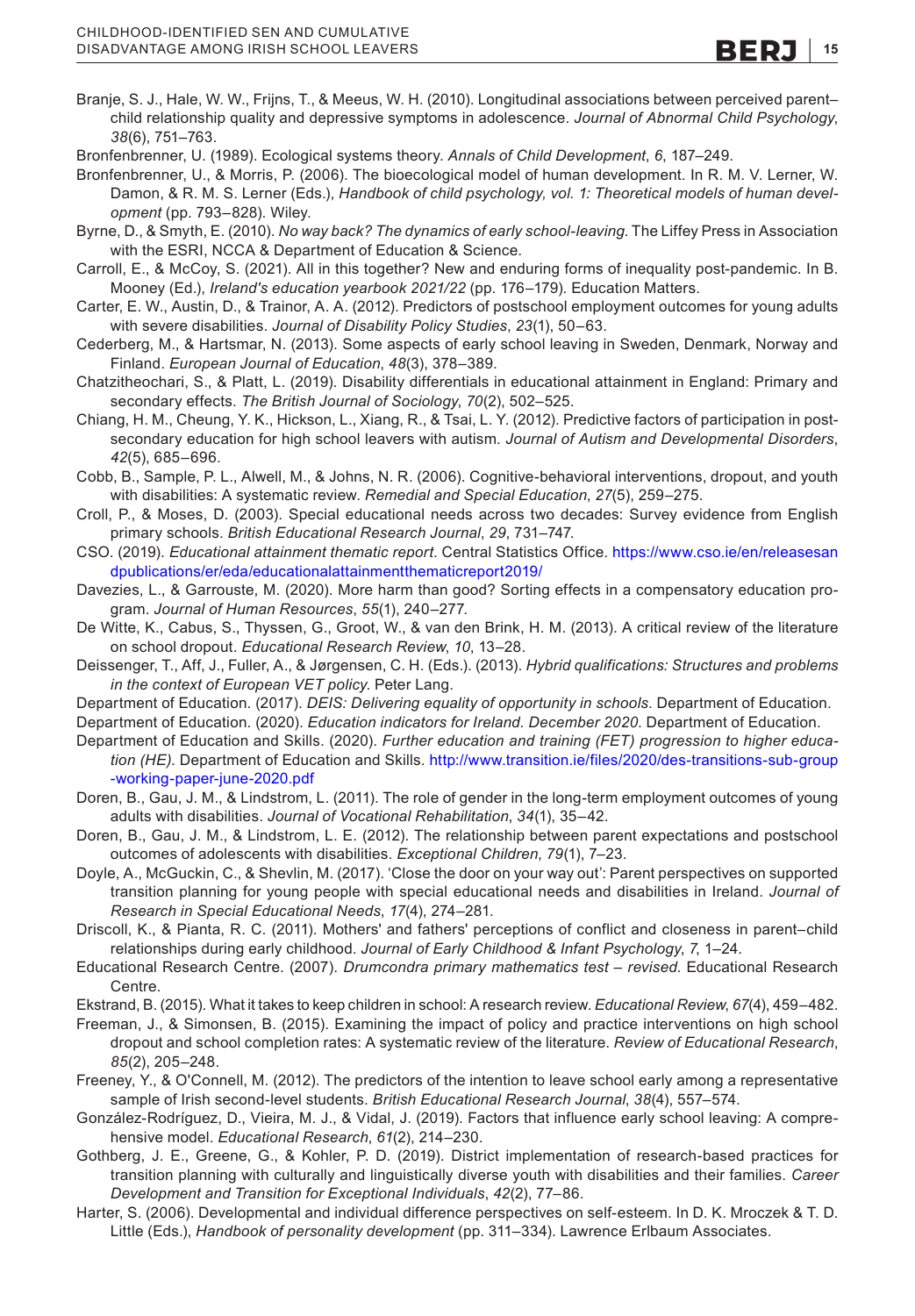### **16 BERJ CARROLL ET AL.**

- <span id="page-15-21"></span>Herman, B. C. (2015). The influence of global warming science views and sociocultural factors on willingness to mitigate global warming. *Science Education*, *99*(1), 1–38.
- <span id="page-15-15"></span>Kelley, M. L. (2004). *Review of the Piers–Harris children's self-concept scale: The way I feel about myself*. Ohio University.
- <span id="page-15-5"></span>Levy, B. B., Song, J. Z., Luong, D., Perrier, L., Bayley, M. T., Andrew, G., Arbour-Nicitopoulos, K., Chan, B., Curran, C. J., Dimitropoulos, G., Hartman, L., Huang, L., Kastner, M., Kingsnorth, S., McCormick, A., Nelson, M., Nicholas, D., Penner, M., Thompson, L., … Munce, S. E. (2020). Transitional care interventions for youth with disabilities: A systematic review. *Pediatrics*, *146*(5), e20200187.
- <span id="page-15-10"></span>Lindsay, S., Duncanson, M., Niles-Campbell, N., McDougall, C., Diederichs, S., & Menna-Dack, D. (2018). Applying an ecological framework to understand transition pathways to post-secondary education for youth with physical disabilities. *Disability and Rehabilitation*, *40*(3), 277–286.
- <span id="page-15-4"></span>Lindsay, S., Lamptey, D. L., Cagliostro, E., Srikanthan, D., Mortaji, N., & Karon, L. (2019). A systematic review of post-secondary transition interventions for youth with disabilities. *Disability and Rehabilitation*, *41*(21), 2492–2505.
- <span id="page-15-0"></span>Lindstrom, L., DeGarmo, D., Khurana, A., Hirano, K., & Leve, L. (2020). Paths 2 the future: Evidence for the efficacy of a career development intervention for young women with disabilities. *Exceptional Children*, *87*(1), 54–73.
- <span id="page-15-6"></span>Markussen, E., Frøseth, M. W., & Sandberg, N. (2011). Reaching for the unreachable: Identifying factors predicting early school leaving and non-completion in Norwegian upper secondary education. *Scandinavian Journal of Educational Research*, *55*(3), 225–253.
- <span id="page-15-1"></span>McCoy, S., & Banks, J. (2012). Simply academic? Why children with special educational needs don't like school. *European Journal of Special Needs Education*, *27*(1), 81–97.
- <span id="page-15-8"></span>McCoy, S., Banks, J., Frawley, D., Watson, D., & Shevlin, M. (2014). *Understanding special class provision in Ireland: Findings from a national survey of schools*. NCSE & ESRI. [https://www.esri.ie/system/files/media/](https://www.esri.ie/system/files/media/file-uploads/2015-07/BKMNEXT259.pdf) [file-uploads/2015-07/BKMNEXT259.pdf](https://www.esri.ie/system/files/media/file-uploads/2015-07/BKMNEXT259.pdf)
- <span id="page-15-9"></span>McCoy, S., Banks, J., & Shevlin, M. (2016). Insights into the prevalence of special educational needs. In J. Williams, E. Nixon, E. Smyth, & D. Watson (Eds.), *Cherishing all the children equally? Ireland 100years on from the Easter rising* (pp. 153–174). Oak Tree Press. [https://www.esri.ie/system/files/media/file-uploa](https://www.esri.ie/system/files/media/file-uploads/2016-10/CB201608.pdf) [ds/2016-10/CB201608.pdf](https://www.esri.ie/system/files/media/file-uploads/2016-10/CB201608.pdf)
- <span id="page-15-18"></span>McCoy, S., & Byrne, D. (2011). 'The sooner the better I could get out of there': Barriers to higher education access in Ireland. *Irish Educational Studies*, *30*(2), 141–157.
- <span id="page-15-20"></span>McCoy, S., Byrne, D., & Banks, J. (2012). Too much of a good thing? Gender, 'concerted cultivation' and unequal achievement in primary education. *Child Indicators Research*, *5*(1), 155–178.
- <span id="page-15-14"></span>McCoy, S., Maître, B., Watson, D., & Banks, J. (2016). The role of parental expectations in understanding social and academic well-being among children with disabilities in Ireland. *European Journal of Special Needs Education*, *31*(4), 535–552.
- <span id="page-15-16"></span>McCoy, S., Quail, A., & Smyth, E. (2012). *Influences on 9-year-olds' learning: Home, school and community*. Department of Children and Youth Affairs.
- <span id="page-15-2"></span>McCoy, S., Shevlin, M., & Rose, R. (2020). Secondary school transition for students with special educational needs in Ireland. *European Journal of Special Needs Education*, *35*(2), 154–170.
- <span id="page-15-3"></span>McCoy, S., Smyth, E., Watson, D., & Darmody, M. (2014). *Leaving school in Ireland: A longitudinal study of postschool transitions*. ESRI. https://www.esri.ie/system/files?file=[media/file-uploads/2015-07/RS36.pdf](https://www.esri.ie/system/files?file=media/file-uploads/2015-07/RS36.pdf)
- <span id="page-15-17"></span>McGuinness, S., Bergin, A., Kelly, E., McCoy, S., Smyth, E., & Whelan, A. (2019). *Evaluating post-leaving certificate provision in Ireland*. ESRI.<https://www.esri.ie/system/files/publications/JA201944.pdf>
- <span id="page-15-13"></span>McGuinness, S., Bergin, A., Kelly, E., McCoy, S., Smyth, E., Whelan, A., & Banks, J. (2014). *Further education and training in Ireland: Past, present, and future*. ESRI. [https://www.esri.ie/system/files/media/file-uploa](https://www.esri.ie/system/files/media/file-uploads/2015-07/RS35.pdf) [ds/2015-07/RS35.pdf](https://www.esri.ie/system/files/media/file-uploads/2015-07/RS35.pdf)
- <span id="page-15-7"></span>McMahon, M., Moni, K., Cuskelly, M., Lloyd, J., & Jobling, A. (2020). Aspirations held by young adults with intellectual disabilities and their mothers. *Australian Journal of Career Development*, *29*(2), 107–116.
- <span id="page-15-11"></span>McNamara, E., Murphy, D., Murray, A., Smyth, E., & Watson, D. (2020). *Growing Up in Ireland: The lives of 17-year-olds of cohort '98'*. Department of Children and Youth Affairs. [https://www.esri.ie/system/files/publi](https://www.esri.ie/system/files/publications/BKMNEXT397.pdf) [cations/BKMNEXT397.pdf](https://www.esri.ie/system/files/publications/BKMNEXT397.pdf)
- <span id="page-15-19"></span>Meschi, E., Micklewright, J., Vignoles, A., & Lindsay, G. (2012). *The transitions between categories of special educational needs of pupils with speech, language and communication needs (SLCN) and autism spectrum disorder (ASD) as they progress through the education system*. Department for Education. <https://dera.ioe.ac.uk//16320/>
- <span id="page-15-12"></span>Murphy, D., Quail, A., Williams, J., Gallagher, S., Murray, A., McNamara, E., O'Mahony, D. (2020). *A summary guide to wave 3 of growing up in ireland's child cohort (at 17/18 years)*. Department of Children and Youth Affairs. [https://www.ucd.ie/issda/t4media/Summary%20guide%20to%20the%20datasets%20-%20Child%20](https://www.ucd.ie/issda/t4media/Summaryguidetothedatasets-Child-Wave3_V1.3.pdf) [-%20Wave%203\\_V1.3.pdf](https://www.ucd.ie/issda/t4media/Summaryguidetothedatasets-Child-Wave3_V1.3.pdf)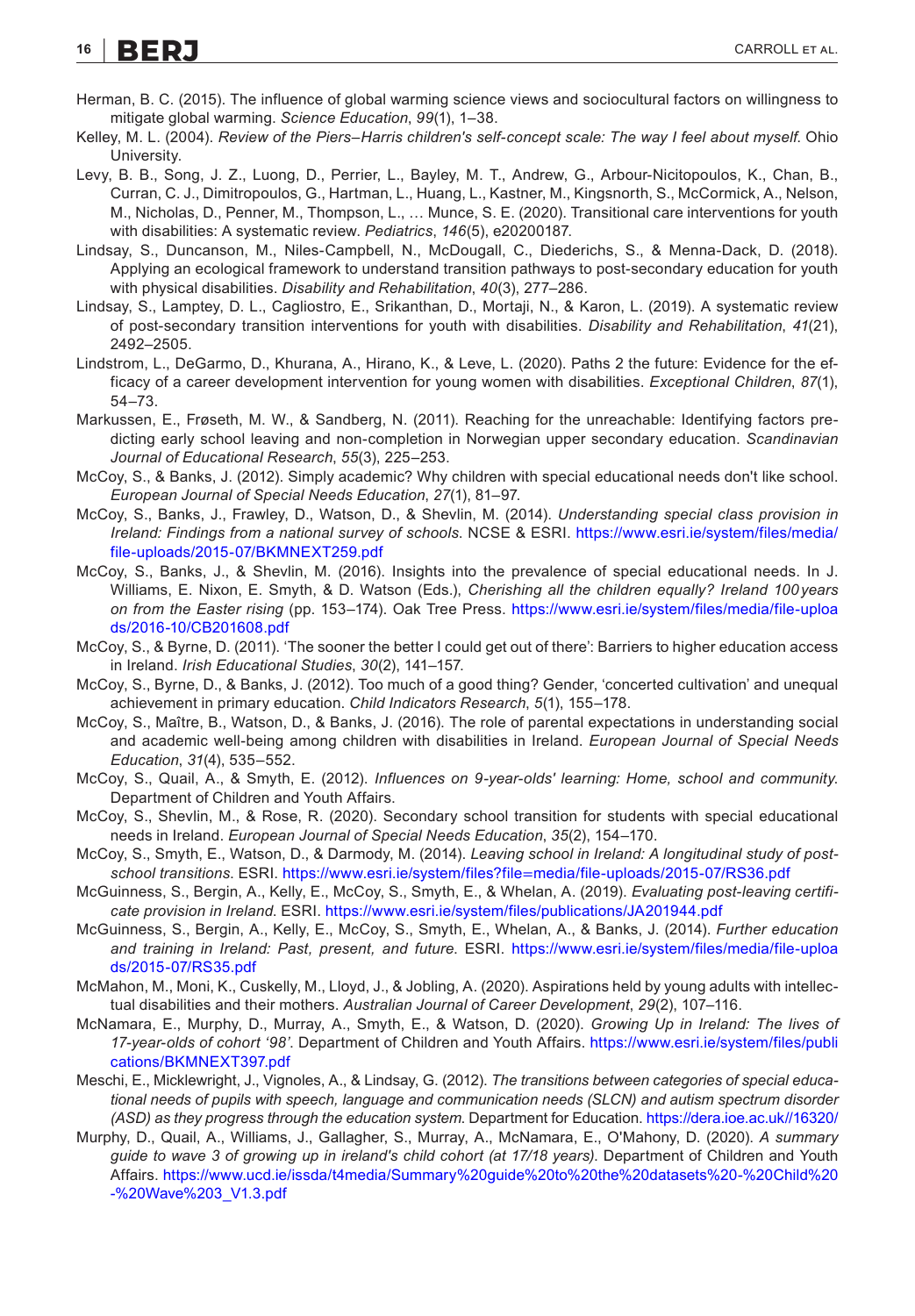- <span id="page-16-13"></span>Murray, A., McCrory, C., Thornton, M., Williams, J., Quail, A., Swords, L., Doyle, E., & Harris, E. (2010). *Growing Up in Ireland child cohort: Design, instrumentation and procedures for the child cohort (at 9years)*. Department of Health and Children. <https://www.growingup.ie/pubs/BKMNEXT255.pdf>
- <span id="page-16-2"></span>Murray, A., McNamara, E., Murphy, D., O'Reilly, C., Neary, M., & James, O. (2020). *The Growing Up in Ireland child cohort come of age: Review of the literature pertaining to the 17/18 year wave*. Department of Children and Youth Affairs.<https://www.growingup.ie/pubs/Cohort98at17-Lit-Review-2020-3.pdf>
- <span id="page-16-9"></span>O'Brien, P., Fitzgerald, S., Brennan, C., Murphy, J., Curry, P., Garcia, E., Chadwick, D., Lally, N., & Mitchell, L. (2011). *Transition from post-primary school for students with intellectual disabilities*. NCSE. [http://ncse.ie/](http://ncse.ie/wp-content/uploads/2015/03/Transition_from_post_primary_school_for_students_with_intellectual_disabilities.pdf) [wp-content/uploads/2015/03/Transition\\_from\\_post\\_primary\\_school\\_for\\_students\\_with\\_intellectual\\_disab](http://ncse.ie/wp-content/uploads/2015/03/Transition_from_post_primary_school_for_students_with_intellectual_disabilities.pdf) [ilities.pdf](http://ncse.ie/wp-content/uploads/2015/03/Transition_from_post_primary_school_for_students_with_intellectual_disabilities.pdf)
- <span id="page-16-22"></span>O'Callaghan, D., & O'Sullivan, R. (2020). Towards an integrated tertiary education system. In B. Mooney (Ed.), *Ireland's yearbook of education 2019/2020* (pp. 28–34). Education Matters. [https://educationmatters.ie/](https://educationmatters.ie/downloads/EMYB-20192020-3.pdf) [downloads/EMYB-20192020-3.pdf](https://educationmatters.ie/downloads/EMYB-20192020-3.pdf)
- <span id="page-16-20"></span>O'Connell, M. (2018). The power of cognitive ability in explaining educational test performance, relative to other ostensible contenders. *Intelligence*, *66*, 122–127.
- <span id="page-16-3"></span>O'Connell, M., & Freeney, Y. (2011). The intention to leave education early among Irish junior certificate students: Variation by school. *Irish Educational Studies*, *30*(3), 305–321.
- <span id="page-16-15"></span>Pianta, R. C., Nimetz, S. L., & Bennett, E. (1997). Mother–child relationships, teacher–child relationships, and school outcomes in preschool and kindergarten. *Early Childhood Research Quarterly*, *12*(3), 263–280.
- <span id="page-16-17"></span>Piers, E. V., Harris, D. B., & Herzberg, D. S. (2002). *Piers–Harris self-concept scale* (2nd ed.). Western Psychological Services.
- <span id="page-16-14"></span>Quail, A., Williams, J., Thornton, M., & Murray, A. (2014). *A summary guide to wave 2 of the child cohort (at 13years) of Growing Up in Ireland*. Department of Children and Youth Affairs. [https://www.growingup.ie/](https://www.growingup.ie/pubs/Summary-Guide_Child-Cohort_Wave-2.pdf) [pubs/Summary-Guide\\_Child-Cohort\\_Wave-2.pdf](https://www.growingup.ie/pubs/Summary-Guide_Child-Cohort_Wave-2.pdf)
- <span id="page-16-4"></span>Ramsdal, G., Bergvik, S., & Wynn, R. (2015). Parent–child attachment, academic performance and the process of high-school dropout: A narrative review. *Attachment & Human Development*, *17*(5), 522–545.
- <span id="page-16-1"></span>Rose, R., & Shevlin, M. (2021). *Establishing pathways to inclusion: Investigating the experiences and outcomes for students with special educational needs*. Routledge.
- <span id="page-16-10"></span>Rous, B., Hallam, R., Harbin, G., McCormick, K., & Jung, L. A. (2007). The transition process for young children with disabilities: A conceptual framework. *Infants & Young Children*, *20*(2), 135–148.
- <span id="page-16-0"></span>Shifrer, D., Callahan, R. M., & Muller, C. (2013). Equity or marginalization? The high school coursetaking of students labeled with a learning disability. *American Educational Research Journal*, *50*(4), 656–682.
- <span id="page-16-7"></span>Smyth, E., & McCoy, S. (2009). *Investing in education: Combating educational disadvantage*. ESRI/Barnardos.
- <span id="page-16-18"></span>Smyth, E., & McCoy, S. (2021). School experiences and post-school pathways in the Republic of Ireland. In E. A. Marshall & J. E. Symonds (Eds.), *Young adult development at the school-to-work transition* (pp. 205–221). Oxford University Press.
- <span id="page-16-11"></span>Sontag, J. C. (1996). Toward a comprehensive theoretical framework for disability research: Bronfenbrenner revisited. *The Journal of Special Education*, *30*(3), 319–344.
- <span id="page-16-8"></span>Stokes, D. (2003) *Early school leaving in Ireland: The matrix of influences explored*. PhD thesis, National University of Ireland Maynooth.
- <span id="page-16-16"></span>Thornton, M., Williams, J., McCrory, C., Murray, A., & Quail, A. (2016). *Design, instrumentation, and procedures for the child cohort at wave two (13years)*. Department of Children and Youth Affairs. [https://www.growingup.](https://www.growingup.ie/pubs/BKMNEXT307.pdf) [ie/pubs/BKMNEXT307.pdf](https://www.growingup.ie/pubs/BKMNEXT307.pdf)
- <span id="page-16-5"></span>Tilleczek, K., Ferguson, B., Edney, D. R., Rummens, J. A., Boydell, K., & Mueller, M. (2011). A contemporary study with early school leavers: Pathways and social processes of leaving high school. *Canadian Journal of Family and Youth/Le Journal Canadien de Famille et de la Jeunesse*, *3*(1), 1–39.
- <span id="page-16-6"></span>Traag, T., & van der Velden, R. K. (2011). Early school-leaving in The Netherlands: The role of family resources, school composition and background characteristics in early school-leaving in lower secondary education. *Irish Educational Studies*, *30*(1), 45–62.
- <span id="page-16-12"></span>Tudge, J. R. H., Payir, A., Merçon-Vargas, E., Cao, H., Liang, Y., Li, J., & O'Brien, L. (2016). Still misused after all these years? A reevaluation of the uses of Bronfenbrenner's bioecological theory of human development. *Journal of Family Theory & Review*, *8*(4), 427–445.
- <span id="page-16-19"></span>Van Dijk, W., Verheul, I., & Klompe, M. (2003). *Zorgleerlingen en de PCL. Een onderzoek naar het functioneren van de PCL en de kenmerken van zorgleerlingen* [*Special educational needs and the Permanent Committee for Student Care*]. CLU.
- <span id="page-16-21"></span>Vinas-Forcade, J., Mels, C., Van Houtte, M., Valcke, M., & Derluyn, I. (2020). Can failure be prevented? Using longitudinal data to identify at-risk students upon entering secondary school. *British Educational Research Journal*, *47*(1), 205–225 [10.1002/berj.3683](https://doi.org/10.1002/berj.3683)